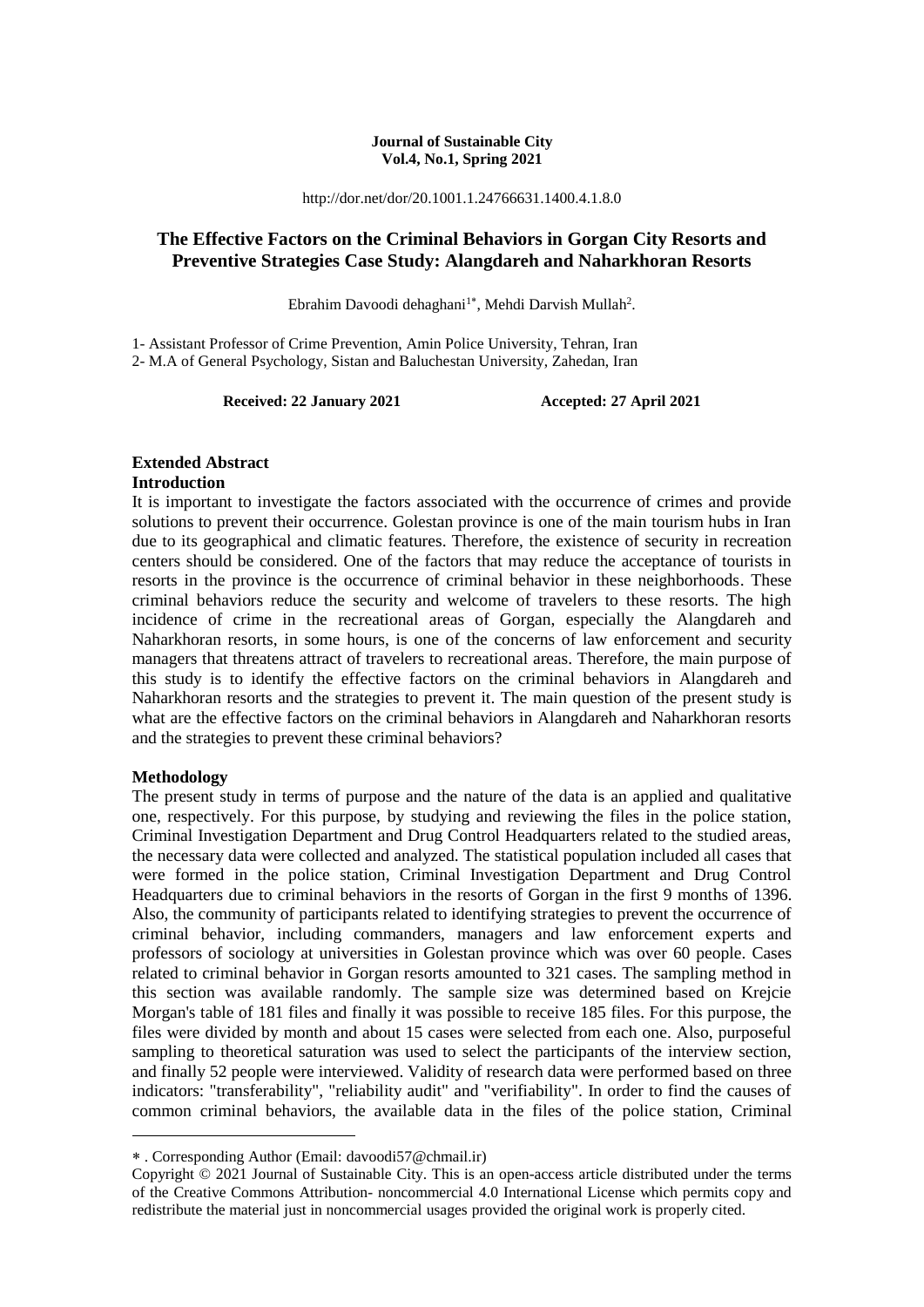Investigation Department and Drug Control Headquarters related to the studied areas were exerted. Semi-structured interview tools were also exploited to obtain strategies to prevent common criminal behaviors in Gorgan resorts. In order to analyze the obtained data from the semi-structured interview with the participants, the qualitative content analysis method was used with a summary approach.

#### **Results and discussion**

Findings showed that the most common crime in Gorgan resorts in 1396 (36.8% of all crimes) is theft. In the meantime, beatings and alcohol consumption after the theft were the most common crimes that occurred. Regarding the cause of crime, the most common cause of crime is related to financial need, which was about 9.7% (18 cases) of the total crime. Then addiction, criminal friends and psychological reasons accounted for the largest percentage of the cause of the crime. Regarding the most important cause of crime in this study, namely financial need, experts pointed to job creation, lending and skills training of teenager and young people. Regarding the prevention of crimes related to psychological disorders, the most common strategies were the allocation of funds by the government to reduce the cost of psychological treatment, culture about psychotherapy and insurance coverage of counseling services. The present study showed that the decisive approach of the police is one of the strategies to prevent crime. According to the repeat offenders' approach, a number of offenders commit the most crimes.

#### **Conclusion**

The decisive treatment of criminals by the police will lead to reduce the incidence of crimes by these individuals. The findings of the present study showed that the presented social prevention strategies in this study are as follows:

The allocation of funds by the government to reduce the cost of psychological treatment, culture about psychotherapy and insurance coverage of counseling services, educating teenagers and families about addiction and its consequences, teaching teenagers and families about the role of friends, teaching communication skills such as the skill of saying no and creating a warm and intimate atmosphere at home to meet the emotional needs of teenagers, teaching families about intimate relationships at home and teaching them about appropriate parenting techniques, job creation, lending and skills training for teenagers and young people.

**Keywords:** Crime, Factors of Crime, Crime Prevention, Resorts, Gorgan City.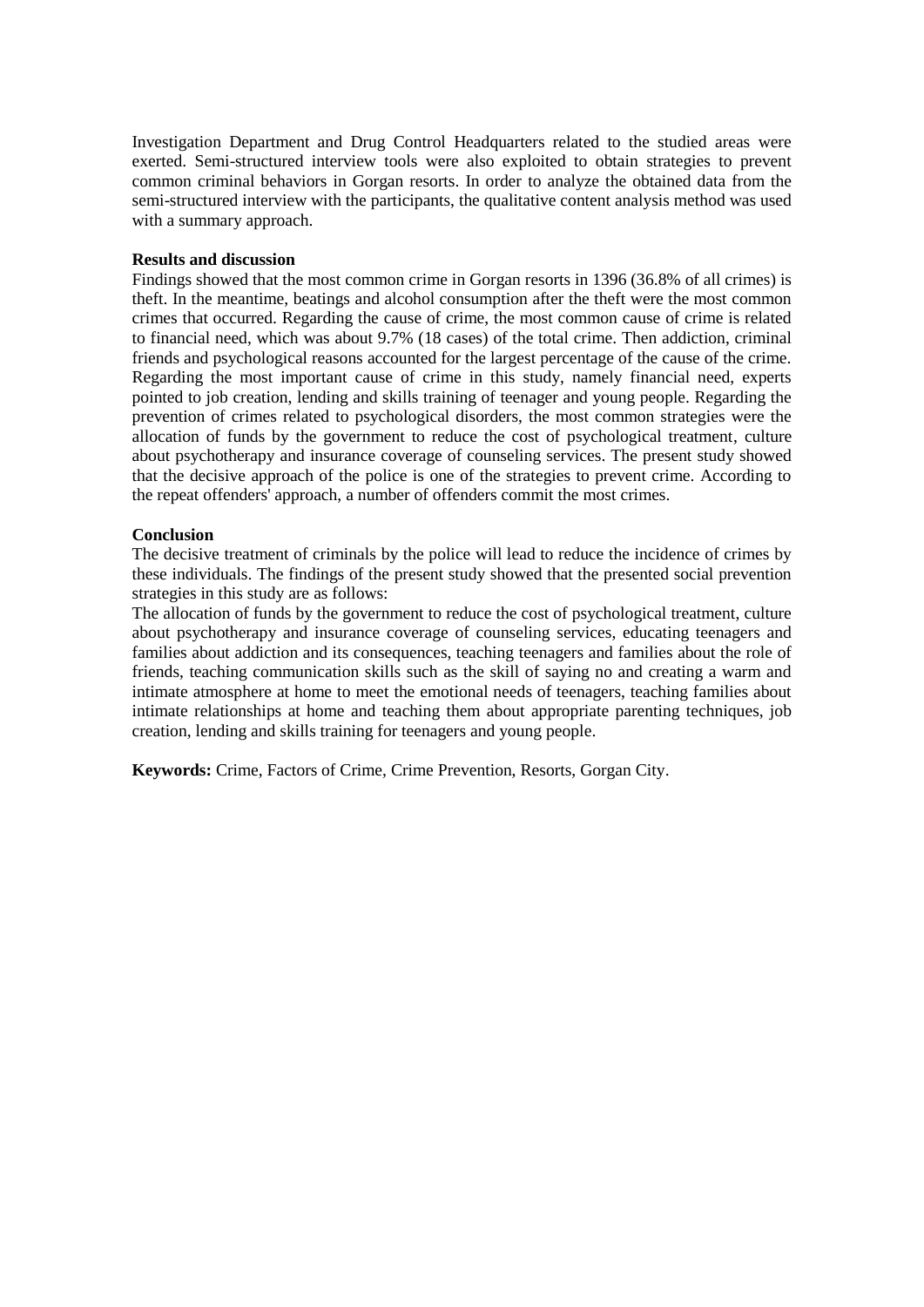### **فصلنامه شهر پایدار، دورۀ ،4 شمارۀ ،1 بهار 1400 صص. 125-139**

http://dor.net/dor/20.1001.1.24766631.1400.4.1.8.0

# **عوامل مؤثر بر بروز رفتارهای مجرمانه در تفرجگاههای شهر گرگان مطالعه موردی: تفرجگاههای النگدره و ناهارخوران**

**-** استادیار مدیریت پیشگیری از جرم، دانشگاه علوم انتظامی امین، تهران، ایران <sup>1</sup> **ابراهیم داودی دهاقانی مهدی درویش مال –** کارشناسی ارشد روانشناسی عمومی، دانشگاه سیستان و بلوچستان، زاهدان، ایران

**تاریخ دریافت: 1399/11/03 تاریخ پذیرش: 1400/02/07**

**.** 

#### **چکیده**

رخداد جرائم در مناطق تفریحی شهر گرگان، یکی از دغدغههای مدیران انتظامی و امنیتی است که جذب مسـافر به مناطق تفریحی را تهدید میکند. هدف پژوهش، بررسـی عوامـل بـروز رفتارهـای مجرمانـه در تفرجگاههـای النگدره و ناهارخوران و شیوههای پیشگیری از آن است. پژوهش حاضر ازنظر هدف، کـاربردی و ازنظـر ماهیـت دادهها، کیفی و از نوع اکتشافی است. جامعه مربوط به شناخت عوامل بروز رفتارهای مجرمانه، ۳۲۱ پروندهای بود که در تفرجگاههای شهر گرگان در سال 1396 در کالنتری مربوطه، اداره آگاهی و مواد مخدر تشکیل شـده بـود. همچنین، جامعه مشارکتکنندگان مربوط به شناسایی شیوههای پیشگیری از بروز رفتارهای مجرمانه، فرماندهان، مدیران، کارشناسان انتظامی و اساتید رشته جامعهشناسی دانشگاههای استان گلستان، بالغ بر 60 نفر بودنـد. روش انتخاب پروندهها، بهصورت تصادفی در دسترس بود. حجم نمونه براساس جدول مورگان 181 پرونده تعیین شد و درنهایت امکـان دریافـت 185 پرونـده فـراهم شـد. بـرای انتخـاب مشـارکتکنندگان بخـش مصـاحبه از روش نمونهگیری هدفمند استفاده شد. برای تجزیهوتحلیل دادههای حاصل از مصـاحبه نیمهسـاختاریافته، روش تحلیـل محتوای کیفی با رویکرد تلخیصی استفاده شد. یافتههای پژوهش نشان داد که بیشترین جرم تفرجگاههـای شـهر گرگان در سال ۱۳۹۶ (۳۶/۸ درصد از کل جرائم) سرقت است. در این بین ضربوجرح و مصرف مشروبات الکلـی بعد از سرقت، بیشترین جرائمی بودند که رخ دادند. درباره علت جرم، بیشترین علت جرائم مربـوط بـه نیـاز مـالی است که حدود ۹/۷ درصد (۱۸ مورد) از کل جرائم بـود. سـپس اعتیـاد، دوسـتان مجـرم و دلایـل روان،شـناختی، بیشترین درصد علت جرم را بهخود اختصاص داده است. درباره مهمترین علت بروز جرم در این پژوهش یعنی نیاز مالی، صاحبنظران به اشتغالزایی، اعطای وام و مهارتآموزی نوجوانان و جوانان اشاره کردند. درباره راهکارهـای پیشگیری از بروز جرائم مربوط به اختلالات روان شناختی، بیشترین راهکارها به تخصـیص بودجـه توسـط دولـت بهمنظور کاهش هزینه درمان روانشناختی، فرهنگسازی درباره اهتمام به رواندرمانی و تحت پوشش بیمه قـرار گرفتن خدمات مشاورهای بود.

**واژگان کلیدی:** جرم، عوامل جرم، پیشگیری ازجرم، تفرجگاه، شهر گرگان.

. این مقاله برگرفته از طرح تحقیقاتی میباشد که به سفارش دفتر تحقیقات کاربردی فرماندهی انتظامی استان گلستان انجام گرفته است. Email: davoodi57@chmail.ir مسئول نویسنده .1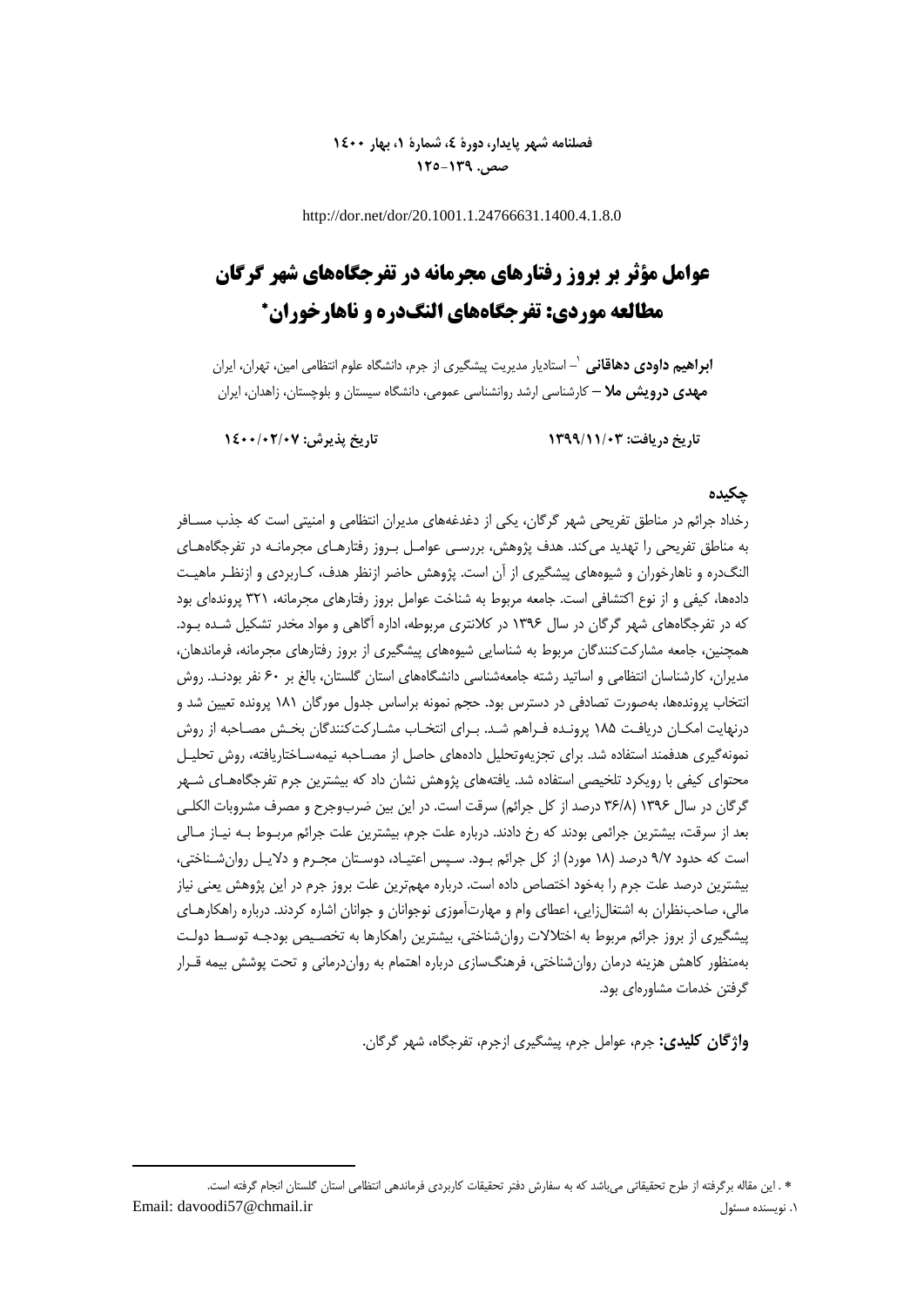**مقدمه**

این پرسش مطرح میشود که آیا میتوان مشکل جرم را بهطور کامل حل کرد و جامعـهای بـدون جـرم سـاخت؟ پاسـخ احتماالً منفی است. تا قبل از رسیدن به یک مدینه فاضله امکان رهایی یافتن کامل از جـرم وجـود نـدارد. پـس حـداکثر کاری که میتوان و باید انجام داد تقلیل جرم و کنترل آن است. بهاینترتیب، بررسی عوامل مرتبط با بروز جـرائم و ارائـه راهحلهایی بهمنظور پیشگیری از بروز آنان از اهمیت خاصی برخوردار میباشـد. اسـتان گلسـتان بـه دلیـل ویژگیهـای جغرافیایی و آب و هوایی که دارد، یکی از قطبهای اصلی گردشگری در ایران اسـت. ازایـنرو، وجـود امنیـت در مراکـز تفریحی باید مورد توجه قرار گیرد. یکی از عواملی که ممکن است میزان پذیرش گردشگر در تفرجگاههای سـطح اسـتان را کاهش دهد، بروز رفتارهای مجرمانه در این محلها است. این رفتارهای مجرمانـه موجـب کـاهش امنیـت و اسـتقبال مسافران از این تفرجگاهها میشود. نبود پیشینه پژوهشی در زمینه عوامل مؤثر بر بروز جرائم منجر به ایـن میشـود کـه سیاستهای متناسب با آن اتخاذ نشود و نهتنها جرائم کاهش نیابد بلکه ممکن است بهصورت چشمگیری افزایش یابند و امنیت جامعه را به خطر بیندازند. عواملی که منجر به بروز جرم در مناطق تفریحی شهر گرگان میشـوند، اگـر بهصـورت دقیق شناسایی نشوند و راهکارهای پیشگیرانه برای آنها ارائه نشود، ممکن است امنیت این شـهر را مـورد تهدیـد قـرار دهند و باعث شود که این شهر از اولویت تفریحی مسافران خارج شود و بهاین ترتیب ضربه جبرانناپذیری به اقتصاد ایـن شهر وارد شود. پدیده جرم امروزه به یکی از مسائل اساسی جوامع بشری تبدیلشده است. جرم نهتنها به قربانیان مستقیم آن صدمه میزند بلکه سایر افراد جامعه نیز از آن متضرر میشوند. عالوه بر احساس ناامنی که برای سایر افراد جامعـه از مشاهده وقوع جرائم حاصل میشود، صدمات مستقیمتری نیز به آنها وارد میشود. توجه به این نکته نیز جالب است کـه جرم، به یک قشر یا طبقه خاصی اختصاص ندارد. به این صورت که تمام افراد جامعه تحت تأثیر جرائم مختلفی قرار دارند که در اقشار مختلف جامعه رخ میدهد (Freedman & Owens,2011:116). بر اساس پژوهش انجامشده در شـهر گرگان، مناطقی از شهر که در آنها ازدحام جمعیت زیاد است و منـاطق شـلوغ شـهر محسـوب میشـوند، وقـوع جـرائم )ازجمله بازارهای فروش مواد مخدر، روسپیگری( در آنها شایعتر است )میرکتـولی و عبـدی، :1390 89(. بـهاینترتیب، مناطق تفریحی شهر گرگان (بهویژه تفرجگاههای النگدره و ناهارخوران) که در بعضی از ساعات، به شلوغ تـرین منطقـه شهر تبدیل میشوند، مکانهایی هستند کـه احتمـال دارد جـرائم زیـادی در آنهـا رخ دهـد. منـاطق تفریحـی یکـی از مکانهایی هستند که احتمال بروز جرم در آنها زیاد است ),1996:23Kinder & Ryan). یکی از مهمتـرین جـرائم شایع در مناطق تفریحی، سرقت است، بهگونهای که احتمال اینکه از یک فرد مسافر سرقت شود بیشتر از احتمال سـرقت از یک فرد ساکن در آن شهر است ),1999:980McElroy & Albuquerque De). پژوهشهـا نشـان داده اسـت که بروز جرائم در مناطق تفریحی، یکی از عواملی است که ممکن است جذب مسافر به مناطق تفریحـی را مـورد تهدیـد قرار دهد ),2007:495Jordan & Johnny). براساس پژوهشهای انجامشده در شهر گرگان، اعتیاد شایعترین آسیب اجتماعی در شهر گرگان است. همچنین، سرقت و مزاحمت خیابانی ازجمله جرائم شایع در شهر گرگان است و درنهایـت، جرائمی مانند قتل و وندالیسم شیوع کمتری داشتند. از آسیبهای فرهنگی شایع در شهر گرگان میتوان به بدحجابی نیـز اشاره کرد (محسنی و نصرتیپایانی، ۱۳۹۳: ۱۳۵). باوجود اینکه پژوهشهایی در زمینه عوامل بروز جرم بهطور کلی انجام شدهاند و عواملی را مطرح کردند که ازجمله این عوامل میتوان به خانواده، وضعیت اقتصادی و ویژگیهای روانـی اشـاره کرد (وطنی و فاطمی موحد، ۱۳۹۵: ۱۰۶۶)، اما این نیاز بهشدت احساس میشود که به بررسی دقیقتر این مسئله پرداختـه شود.

یکی از مهمترین دغدغههای دولتها در سراسر دنیا پیشگیری از بروز جرائم است. بـروز جـرائم دارای پیامـدهای بسـیار منفی برای جامعه میباشد بهصورتی که یکی عوامل تهدیدکننده بقای هر جامعهای میباشد. ازآنجاییکه پیشرفت و ترقی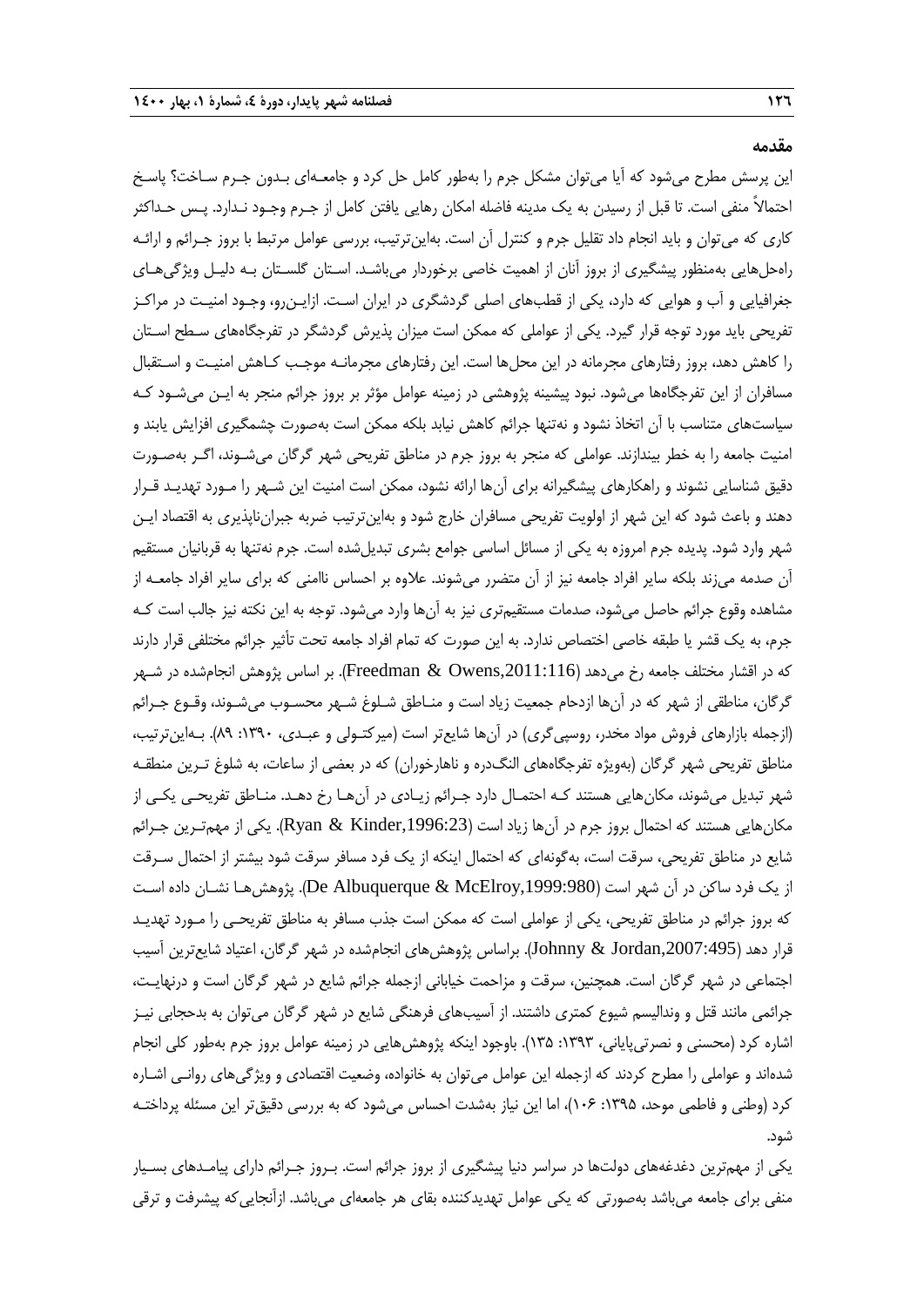جامعه درگرو سالمت آن جامعه میباشد، لذا پژوهش در زمینه رفتارهای مجرمانه برای علتیابی جرائم از اهمیت ویـژهای برخوردار است تا از این طریق بتوان کمبودهای موجود که مسبب بروز این رفتارها هسـتند را شناسـایی و از وقـوع آنهـا جلوگیری به عمل آید. استان گلستان به دلیل ویژگیهای جغرافیایی و آب و هوایی کـه دارد، یکـی از قطبهـای اصـلی گردشگری در ایران است. ازاینرو، وجود امنیت در مراکز تفریحی باید موردتوجه قرار گیرد. یکـی از عـواملی کـه ممکـن است میزان پذیرش گردشگر در تفرجگاههای سطح استان را کاهش دهد، بروز رفتارهای مجرمانه در این محلهـا اسـت. این رفتارهای مجرمانه موجب کاهش امنیت در تفرجگاهها میشود و بهاینترتیب باعـث پیامـدهای منفـی بـرای جامعـه میشود و از سوی دیگر، موجب کاهش استقبال مسافران از این تفرجگاهها میشود.

همچنین، این موضوع در استان موردبررسی هیچ سابقه پژوهشی ندارد و ضرورت خاصی در زمینه انجام این پـژوهش در این استان وجود دارد. بهاینترتیب، با انجام این پژوهش عوامل مؤثر بر بروز رفتارهای مجرمانه شـناخته میشـوند و ایـن امکان را به وجود میآورد که با توجه به این یافتهها، اقدامات مهمی را در کنترل و پیشـگیری از بـروز جـرائم انجـام داد. عواملی که منجر به بروز جرم در مناطق تفریحی شهر گرگان میشوند، اگر بهصورت دقیق شناسایی نشوند و راهکارهای پیشگیرانه برای آنها ارائه نشود، ممکن است امنیت این شهر را مورد تهدید قرار دهنـد و باعـث شـود کـه ایـن شـهر از اولویت تفریحی مسافرین خارج شود و بهاینترتیب ضربه جبرانناپذیری به اقتصاد این شهر وارد شود. با توجه به مطالـب گفتهشده پرسش پژوهش حاضر این است که عوامل بروز رفتارهای مجرمانه در تفرجگاههـای ناهـارخوران و النـگدره و شیوههای پیشگیری از این رفتارهای مجرمانه کداماند؟

فارل و زیمرمن (۲۰۱۸) در پژوهش خود به ارتباط بین مصرف مواد مخدر و جرم پرداختند. این پژوهشگران به این نتیجه رسیدند که افرادی که مبتلا به اعتیاد هستند، در معرض ارتکاب به جرم بیشتری هستند. به صورتی که این افراد به علت فراهم کردن هزینه مصرف مواد خود ممکن است دست به اعمال خلاف قانون (ازجمله سرقت) بزنند. انگلن، لانـدر و ون اسن (۲۰۱۶) در پژوهش که در ایالتهای امریکا انجام دادنـد، ارتبـاط بـین جـرم و وضـعیت اقتصـادی را مـورد بررسـی قراردادند. نتایج این پژوهش نشان داد که افرادی که ازنظر وضعیت اقتصادی، وضعیت خـوبی ندارنـد، بیشـتر بـه سـمت ارتکاب جرم میروند. هالمارسون و لونچر )2012( در پژوهش خود به بررسی تـأثیر آمـوزش بـر جـرم پرداختنـد. در ایـن پژوهش اثراتی که آموزش و مدرسه در کاهش میزان جرائم دارند مورد بررسی قرار گرفت و نتایج نشان داد که مدرسه بـا ایجاد فضایی برای آموزش و تربیت کودکان و نوجوانان میتواند موجب کاهش بروز جرائم شود. از سوی دیگـر، افـرادی که سابقه ترك تحصیل داشتند احتمال ارتکاب به جرم آنان بیشتر بود. فریدمن و اونز )2011( در پـژوهش خـود کـه بـه بررسی رابطه بین سطح درآمد و میزان بروز جرائم پرداختند، به این نتیجه رسیدند که افـراد دارای درآمـد پـایین احتمـال اینکه به جرم کشیده شوند بیشتر است. به صورتی که در میان افراد محکوم به زندان، اکثر آنان از درآمد پایینی برخـوردار بودند. حاتمی نژاد، حاتمی نژاد، زیاری و پوراحمد )1399( در پژوهشی با عنوان »نقش فضاهای شهری در خلق الگوهـای رفتاری ناهنجار با تأکید بر عامل پیش *گ*یری از وقوع جرم در محلۀ چهارباغ منطقۀ ثامن مشهد» به این نتایج رسـیده انـد که عوامل مختلفی ازجمله درآمیختگی کالبدی و محیطی در فضاهای شهری و کیفیت نامناسب بافت بر وقوع جرم نقش مؤثری دارند، همچنین بین مؤلفههای کالبدی در برنامهریزی شهری و مسـئلۀ وقـوع جـرم رابـ معنـاداری وجـود دارد، بهطوری که کالبدهای نامناسب و بدون فرم و با شکل نامنظم بر وقوع جرم میافزایند. محسنی و ذوقدار مقدم )1396( در پژوهشی با عنوان »بررسی رابطه ی بین فضای شهری و جرم: مورد مطالعه، منطقه یازده مشهد« به ایـن نتیجـه رسـیده است که در منطقه ۱۱ مشهد میزان جرایم، پایین تر از حد متوسط است و نیز همسو بـا بسـیاری از تحقیقـات در منـاطق دیگر، نشان داد که پارمترهایی چون: طراحی محیطی، فقر محیطی، تنوع قومی، تراکم جمعیت و افزایش ناکامی منزلتـی، رابطه ی معناداری با افزایش میزان جرایم در این منطقه دارد. همچنین، عواملی چون کنترل اجتماعی، افزایش ارزش هـا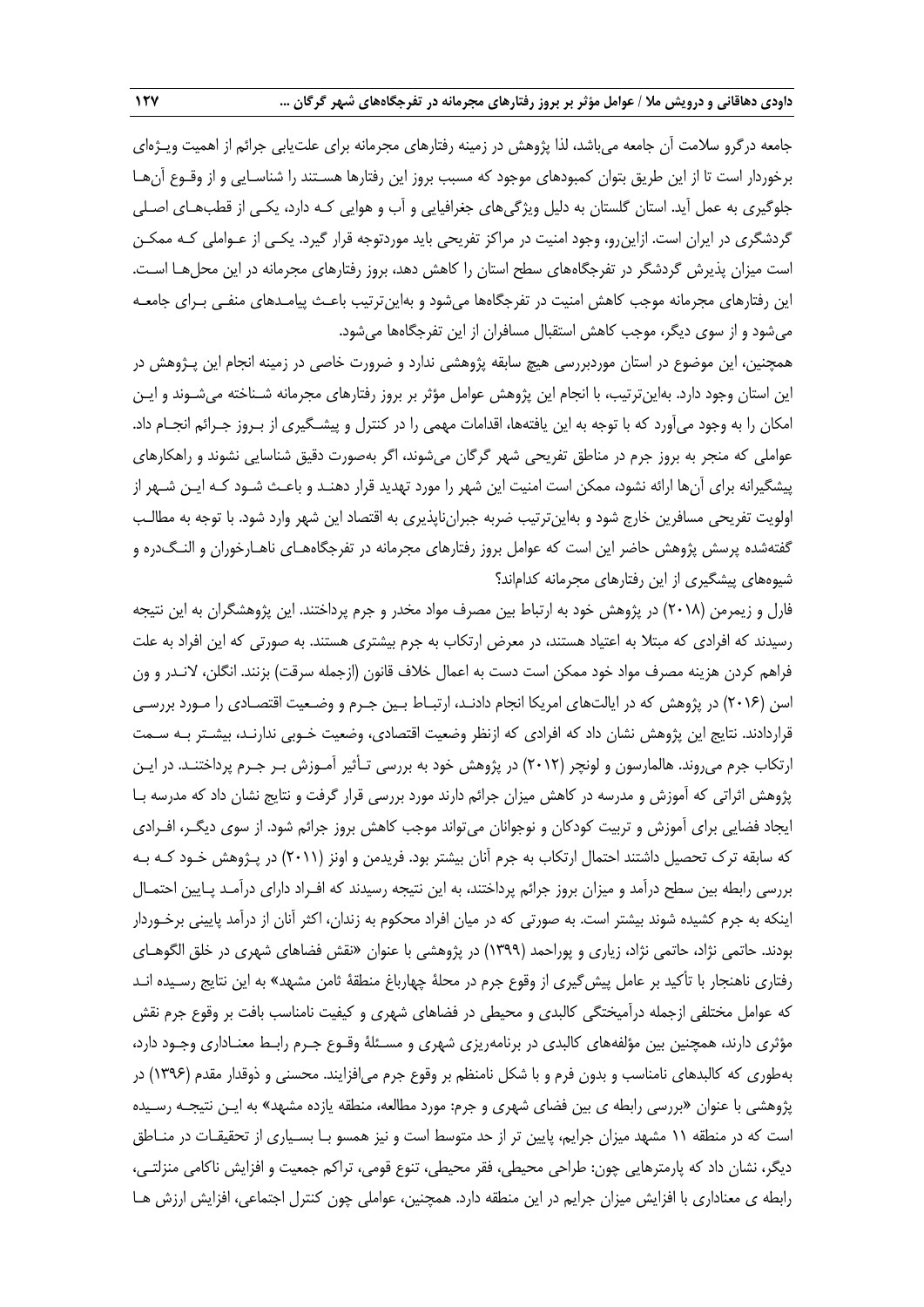و هنجارهای اخالقی نیز از عوامل کاهش دهنده ی جرم محسوب می شدند و احساس ناامنی در زنـان بیشـتر از مـردان بوده است. این تحقیق نشان داد مجاورت منطقه 11 شهر مشهد با مناطق جرمخیـز، حاشـیهای بـودن منطقـه، روشـنایی ضعیف معابر، نزدیکی به شهركهای حومه، مهاجرین، تراکم جمعیت و آپارتمان به عنوان عوامل مسـتعدکننده جـرایم در این منطقه می باشد .در نتایج رگرسیونی متغیر کنترل اجتماعی و سرخوردگی و ناکامی منزلتی به عنوان موثرترین عامـل بر میزان جرم در منطقه شناخته شده است. کالنتری، عباسی فالح، ابدالی و احساسی خواه )1399( در پـژوهش خـود بـا عنوان »تحلیل فضایی کانونهای جرم خیز در بافت کالبدی شهر پاکدشت« کـه جامعـه آمـاری آنهـا 302 فقـره جـرائم سرقت رخ داده در دوره زمانی 1392/12/26 تا 1395/1/16 )جرائم سرقت تعطیالت عید نوروز سالهای 1392 تا 1395( در محدوده قانونی شهر پاکدشت بود، برای کشف روند الگوی جرمخیزی از شـاخصهای کالبـدی بـا 9 شـاخص اعـم از )عر معبر، عمر بنا، کیفیت ساختمانی، اندازه قطعات تفکیکی، نور و روشنایی معابر، پوشش معابر، وجـود سـاختمانهای مخروبه، کیفیت کالبدی و مصالح ساختمان) با استفاده از رگرسیون وزنی جغرافیـایی استفادهشـده اسـت. میـزان ضـریب تعیین محلی در مورد مدل تأثیر شاخصهای کالبدی بر رخداد جرائم عددی بین )-0/39 0/000( را نشان میدهد. نتـایج یافتهها درواقع بهصورت محلی و فضایی نشان میدهد که میزان اثرگذاری شاخصهای کالبـدی در وقـوع جـرائم مثبـت است و در قسمتهایی از شهر که میزان روشنایی و نورپردازی نامناسب بوده، میزان وقوع جرائم نیز باال بوده است. بیکی، رجبی و سجادی )1398( در پژوهش خود با عنوان »بررسی عوامل موثر بر امنیت زنان در بافت فرسوده محلـه طرشـت« نوشته اند که زنان نیمی از جمعیت جامعه را به خود اختصاص میدهند و بهعنوان مهمتـرین و تأثیرگـذارترین گروههـای اجتماعی، که دارای نقش کلیدی در خانواده و تربیت نسل آینده هستند، میباشند. یکی از عواملی که مانع حضور مـؤثر و فعاالنه زنان میباشد موضوع امنیت بهویژه در بافتهای فرسوده است. بر همین اساس ضروری است تا به مسـائل زنـان بهعنوان سرمایههای اجتماعی و انسانی پرداخته شود. پژوهش حاضر به دنبال کشف عوامل اصلی مـؤثر در امنیـت زنـان بافت فرسوده محالت شهری و سپس تحلیل تأثیر و میزان تأثیر هر یک از عوامل بر امنیت زنـان بافـت فرسـوده محلـه طرشت میباشد. روش تحقیق پژوهش توصیفی – تحلیلی است و برای کشف عوامل اصـلی از تحلیـل عامـل اکتشـافی بهره گرفته شد. در نهایت یافتههای تحقیق نشاندهنده آن است کـه عوامـل کالبـدی، نظـارتی و اجتمـاعی بـه ترتیـب بیشترین تأثیر را در زمینه ارتقای امنیت زنان در بافت فرسوده محله طرشـت دارا میباشـند، نکتـه حـائز اهمیتـی کـه در یافتهها به چشم میخورد جایگیری عامل نظارتی در رتبه دوم و باالتر از عامل اجتماعی میباشـد کـه خـود داللـت بـر اهمیت این عامل در بین زنان محله طرشت دارد. لحمیان (۱۳۹۶) در پژوهشی با عنوان «بررسی ارتبـاط بـین طراحـی و بازطراحی فضاهای شهری و وقوع جرم (موردپژوهی: شهر بابل)» به این نتایج رسیده است که در شهر همبستگی مثبـت و معنیدار بین مؤلفههای کیفیت محیط (۰/۱۷۶)، کیفیـت نـور (۰/۱۸۳)، فـرم (۰/۱۸۱)، بـا پیشـگیری از وقـوع جـرم و همبستگی منفی و معنیدار بین مؤلفه آلودگی نمادی )-0/219( و آلودگی محیطی )0/229( با پیشگیری از وقوع جـرم در شهر بابل وجود دارد؛ به عبارت دیگر با بهبود هر کدام از مؤلفههای کالبدی پیشگیری از وقوع جرم امکـان پـذیر خواهـد شد. در پژوهشهای پیشینه، پژوهشی که به طور ویژه بر حوزه تفرجگاههای شـهری متمرکـز شـده باشـد، یافـت نشـد، پژوهش حاضر به طور ویژه با رویکرد کاربردی به دنبال ارائه راهکارهای پیشگیری از جرم بـرای مـدیران و برنامـهریزان شهری است تا بتوانند تدابیر پیشگیری از جرم را در تفرجگاههای شـهری اجرایـی و پیادهسـازی کننـد. در پژوهشهـای پیشینه بیشتر عوامل موثر در وقوع جرم و بزهکاری مطالعه شده است اما کمتر بـا نگـاه کـاربردی یکـی از پرتراکمتـرین حوزههای شهری مطالعه شده است. ایـن پـژوهش تـالش کـرده اسـت تـا راهکارهـای پیشـگیری از جـرم در یکـی از پرکاربردترین نقاط شهری را ارائه کند.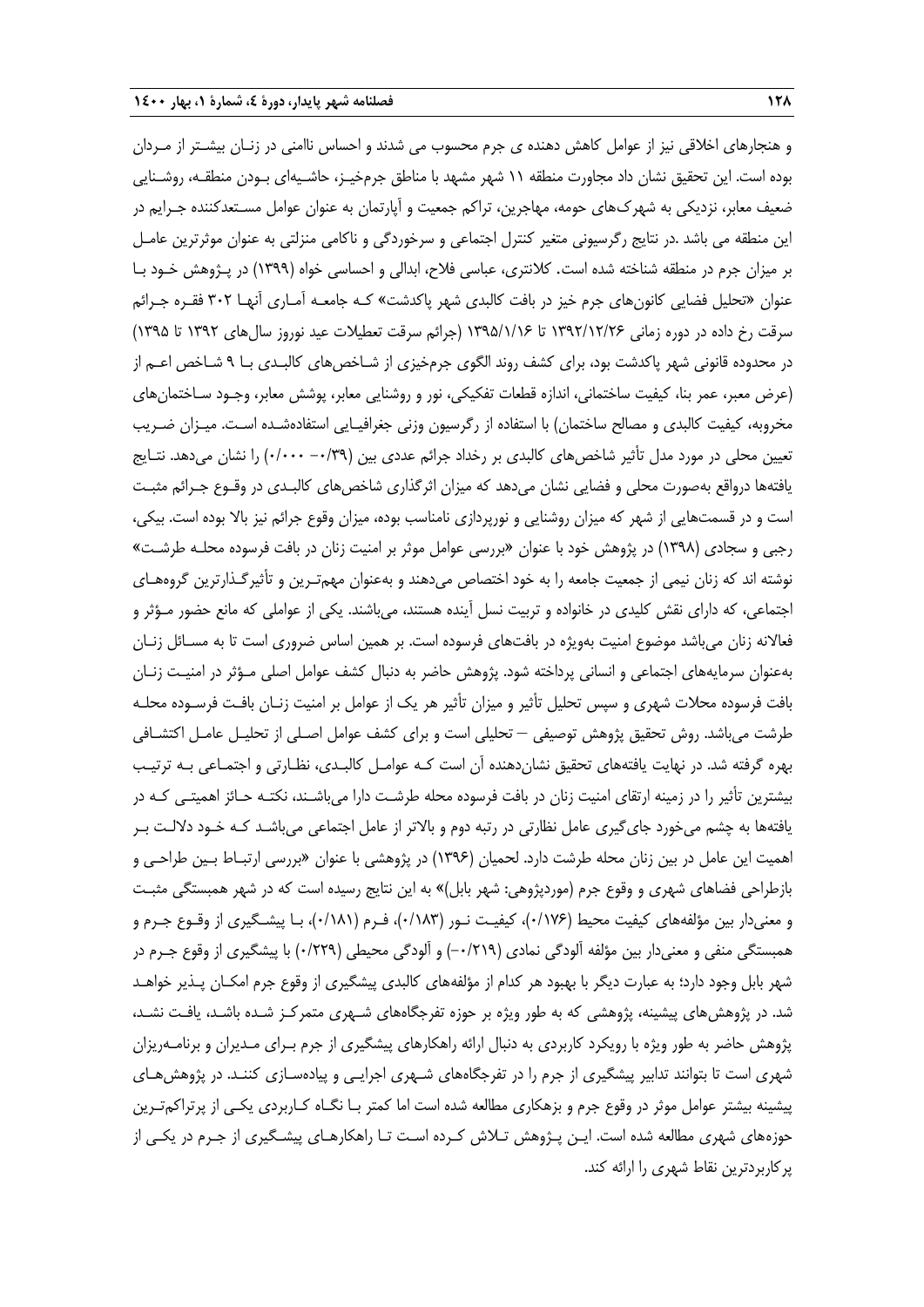#### **مبانی نظری**

جرم عبارت است از اعمالی که سبب نقض قانون، بهویژه قانون جنایی میشود. دایره المعارف علـوم اجتمـاعی در تعریـف جرم آورده است: تخطی از حقوق جنایی، در زبان روزمره، این واژه به نادرست در مورد هر رفتار مغایر با الگوهای پذیرفته جامعه به کار میرود (ساروخانی، ۱۳۹۰: ۱۵۲). در جرمشناسی، جرم فقط دارای مفهوم مجرد حقوقی نیست. در این رشته، جرم از منظر اجتماع و با توسل به علوم روانشناسی و زیستشناسـی تحلیـل میشـود تـا عوامـل ارتکـاب جـرم و طـرق پیشگیری از وقوع آن تبیین شود (عبدالمنعم، ۱۴۱۶؛ به نقل از عالی پور، ۱۳۸۹: ۲۰۱). برخی از آسـیب شناسـان عوامـل زیستشناختی مانند نقص جسمانی و وضعیت خاص ژنتیکی را علت کژرفتاری میدانند و بر این باورند که جرم و جنایت، عادتهای غیرقابل|جتنابی از پیامدهای حتمی یک ژن بد و یک خون بد هستند نمونـه ایـن دیـدگاه، نظریـه لمبـروزو و آیزنگ است. بسیاری از روانشناسان و روانکاوان علل کژ رفتاریهای اجتماعی را برحسب نقص شخصیت و پـایین بـودن بهره هوشی تبیین میکنند و بر این باورند که کژ رفتاری محصول طبیعی میراث محیطزیست آلوده شهری است. درواقـع آنها کژ رفتاریها را پیش از آنکه به ژنهای غیرعددی یا کروموزومهای اضافی اختصـاص دهنـد، بـه تجربـههای تلـخ دوران کودکی که معلول روابط ناسالم بین فردی و محـیط اجتمـاعی اوسـت، نسـبت میدهنـد. روانشناسـان در تعریـف شخصیت اتفاق نظر ندارند و در بحثهای خود بیشتر به تفاوتهای فردی توجه می کنند؛ یعنی ویژگیهایی که فردی را از افراد دیگر متمایز میکند. برخی از آنها، شخصیت را روش خاص هر فرد در جستجوی پیدا کردن معنای زندگی میدانند و بر این باورند که وراثت و محیط هر دو در شکل گیری شخصیت نقش مهمی دارند (Sutton et al,2013:34). جامعه شناسان ریشه بسیاری از کژ رفتاریها و آسیبها را در محیط و شرایط اجتماعی جستجو می کنند و علل زیر ساز بسـیاری از آن را خود جامعه میدانند. وقت خواستهای فرد با انتظارات جامعه هماهنگ نباشد، نابهنجاری فرد آغــاز میشــود و در صورت تداوم، زمینههای کجروی را پدید میآورد. مثالً در جامعه ما فشار زندگی اجتماعی، تشدید مهاجرتهـای بیرویـه، به هم خوردن نسبت تراکم جمعیت بین شهرها و روستاها، جوانی جمعیت، گرانی، بیکاری و مانند آن، همه دستبهدسـت هم داده و موجبات سرپیچی برخی از مـردم را از هنجارهـای اجتمـاعی فـراهم آورده اسـت. جامعـه شناسـان در تبیـین پیامدهای کژ رفتاریهای اجتماعی معموالً از برداشتی کارکردی استفاده میکنند. دیدگاه کارکردی بهجای توجه بـه فـرد، جامعه را موردتوجه قرار میدهند و بیشتر در جستجوی خواستگاه و منشـأ کـژ رفتـاری در جامعـه اسـت و بـرای ماهیـت زیستشناختی (نقص جسمانی و ژنتیکی) و روانشناختی (نقص شخصیت و تجربههای تلخ دوران زندگی) چندان اهمیتی قائل نیست (Sutton et al,2013:35). بیکر (۲۰۱۵) نیز در تحقیقات خود به این نتیجه رسید که افرادی که بـهعنوان مهاجر در شهرهای دیگر سکونت پیدا می کنند، در معرض ارتکاب به جرم هستند. به صورتی که در پژوهش بکر مشخص شد که میزان بروز جرائم در میان مهاجران باال است.

فضاهای عمومی شهركها و شهرهای ما پشت صحنه اساسی زندگی را تشکیل میدهند. در این فضاها تفکرات و رفتـار ما ممکن است بهسوی ضداجتماعی بودن سوق یابد برعکس فضاها میتوانند جذاب و لذتبخش بوده و اجتماعی بودن را تشویق کنند ),2014:101Farrington & Welsh). بـه نظـر چـپمن مسـیرهای عبـور و مـرور طـوالنی و باریـک، طاقتفرسا هستند و شانسی را برای فرار باقی نمیگذارند مگر اینکـه بهوسـیله سـاختمانهای مورداسـتفاده محصورشـده باشند. خیابانهای پهنتر فرصت پرهیز از عبور و مرور در کنار بیگانگان یا عبور از گوشههای کور را در فاصـلهای فـراهم می کنند که بتوان از حمله غافلگیرانه مصون بماند. هرچه ارتباط بین فعالیتهـای سـاختمانها و خیابانهـا بیشـتر باشـد، خیابانها امنیت بیشتری مییابند. مغازههای رو به خیابان و خانهها مسکونی دارای بالکن مـواردی هسـتند کـه احسـاس امنیت را ایجاد کرده و دیوارهای خالی بلند، ساختمانهای بدون استفاده، پنجرههای باریک همگی نوع احساس اضـطراب یا ترس را اگرنه به ساکنان ساختمانها، به استفادهکنندگان از فضا منتقل میکننـد ) ,2014:Farrington & Welsh 103(. ترانسیک در کتاب خود باعنوان »کشف فضای گمشده« به مسئله فضاهای بیاستفاده یـا فضـاهایی کـه اسـتفاده کافی از آنها نمیشود توجه می کند. ازنظر او فضاهای شهری بی|ستفاده هستند که هیچ گونه اثر مثبتی در محیط اطـراف و استفادهکنندگان ندارد. فضاها بقایای زمینهای اطراف سـاختمانها مرتفـع، میـدانهای بـدون اسـتفاده، پارکینگهـا و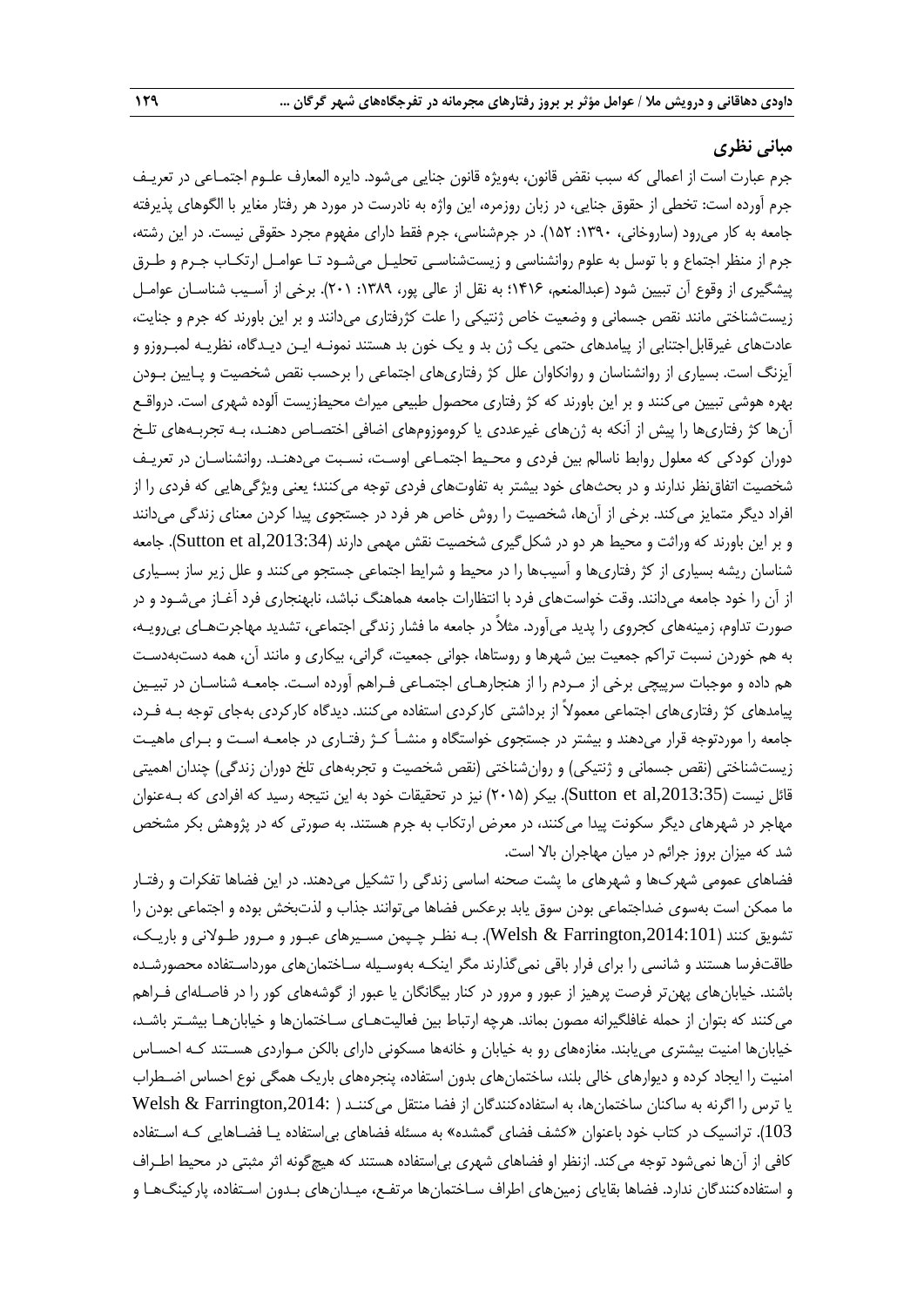زمینهایی که در حاشیه راهها وجود دارند و بدون حضور انسان رشد کردهاند و هیچکس به حفظ آنها اهمیت نمی دهـد و بهندرت مورداستفاده قرار میگیرند )کاکه خانی، :1394 49(. در جامعهای که دارای خردهفرهنگهای گوناگون و متعـددی است برخی محیطهای اجتماعی معمولاً مشوق فعالیتهـای غیرقـانونی هسـتند، درصـورتی که محیطهـای دیگـر چنـین نیستند. افراد از طریق ارتباط با افرادی که حامل هنجارهای تبهکارانه هستند، بزهکار میشوند. به نظر ساترلند اکثر رفتـار بزهکارانه درون گروههای نخستین بهویژه گروه همساالن فراگرفته میشود. نظریه پیوند افتراقی نشان میدهد که جنایت و انحراف از طریق انتقال فرهنگی در گروههای اجتماعی و محیط اجتماعی آلوده به فساد یاد گرفته میشـود و بـه وقـوع میپیوندد )گیدنز، :1390 140(. براساس نظریه نابسامانی اجتماعی و جرم، نابسامانی روزافزون اجتماعی درنتیجه افـزایش بیشازحد جرائم است. شاو و مک کی )1942( سه عامل اجتماعی را شناسایی کردهاند کـه سـازمان اجتمـاعی را کـاهش میدهند. این سه عامل مشتمل بر منزلت پایین اقتصادی، ناهمگنی قومی و نژادی و تحـرك مسـکونی اسـت. برخـی از پژوهشگران اختالل و نابسامانی خانوادگی و شهرنشینی را بهعنوان دالیل نابسامانی اجتماعی بیان کردهاند. پژوهشهـای انجامشده، نظریه نابسامانی و جرم را تائید کردهاند ),2010:54Ochsen). ناکامی یا محرومیت اصطالحی اسـت کـه در زمینه شکست در ارضای تمایالت به کار میرود و مراد از آن عدم امکان نیل به هدف است. شیوع فراوانی سرقت و دیگر تبهکاریها در میان گروههای فقیرتر افزایش آن در دوران سختی و تنگدستی را بایـد واکنشـی در برابـر ناکـانی دانسـت ),2013:139Ross & Munyo). جامعهشناسانی کـه جـرم را نتیجـه مسـتقیم فقـر و خشـم طبقـه پـایین میداننـد نظریهپردازان فشار اجتماعی نامیده میشوند. سؤال اصلی در نظریه فشار این است که چرا مردم کجرفتاری میکننـد؟ بـه نظر مرتن بین اراده برای ارتکاب جرم و توزیع ناعادالنه درآمد برای تأمین نیازهـای فـردی ارتبـا مسـتقیم وجـود دارد )139 ,2013:Morgado). اگرچه اکثر مردم اهداف و ارزشهای مشابهی دارند اما توانایی دستیابی به اهداف شخصـی بهوسیله طبقه اقتصادی-اجتماعی محدودشده است. رابرت مرتن معتقد است فشار در مناطق مرفه به خـاطر در دسـترس بودن فرصتهای آموزشی و رفاهی ناچیز است، اما در مناطق بیسازمان به خاطر اینکه راههای مشروع و قانونی حصـول موفقیت بسته است فشار رخ میدهد. مردم تهیدست برای رهایی از فشار ممکن است از روشهای منحرفان مانند سرقت، دادوستد مواد مخدر و.... برای رسیدن به اهدافشان استفاده کننـد )صـدیق سروسـتانی:1392، 44(. فقـر عـاطفی یکـی از عوامل فردی جرم است. افرادی که از اختالالت عاطفی شدید رنج میبرند، معموالً در خانوادههایی رشد یافتهاند که در اثر طالق ازهمپاشیده یا والدین تربیت مناسبی را برای فرزندان در نظـر نگرفتهانـد. مـرگ یکـی از والـدین و تبعـیض بـین فرزندان حالتهایی چون انزواطلبی، افسردگی و اختالالت رفتاری در افراد به وجود مـیآورد و ایـن عوامـل بهنوبـه خـود ارتکاب جرم را تسهیل میکند (Langton & Truman,2014:61; Omboto et al,2013:119). نظریه «محیط مناسب» در جستجوی ارتباط میان محیط زندگی مساعد جهت ارتکاب انـواع خشونتهاسـت. زمـر تحقیقـات جـامعی در زمینه رابطه متقابل مناسب اجتماعی–جغرافیایی محیط و انتخاب جایگــاه بـرای انجــام خشـونت انجــام داده و میiویسـد انتخاب جایگاه بهویژه در گروههای کوچک تابع تکلیف از یکسو ویژگیهای روانشـناختی و شـرای فیزیکـی از سـوی دیگر است. مثالً فردی معتاد ترجیح میدهد مکانی را انتخاب کند که در معر دید نباشـد، محـل عبـور و مـرور نباشـد (شرایط اجتماعی) و بادگیر نباشد (شرایط فیزیکی). ولی جیببرها خواهان مکانی هستند که محـل عبـور و مـرور ازدحـام باشد؛ بنابراین مالحظه میشود که هر عملی با توجه به نوعش نیازمند مکان مناسـب ازنظـر اجتمـاعی و فیزیکـی اسـت )کاکه خانی، :1394 47(.

#### **پیشگیری از جرم**

امروزه تخلف و جرائم در همه جوامع اعم از مدرن و غیر مدرن و حتی سنتی به صورتهای گوناگون کاملاً روشن است و در تمامی ارکان یک جامعه ریشه دوانیده است )بهرام گویا، :1393 4(. دنیـای امـروز بهشـدت نیازمنـد عزمـی راسـخ و تالش همهجانبه و فراگیر برای کاهش فرصتها و کم کردن انگیزههای مجرمانه در افراد است تـا از ایـن طریـق شـدت بزهکاری و جرم و تخلف در جامعه کاسته شود. موضوع پیشگیری از جرم و بزهکاری همواره یکی از موضوعات مهـم در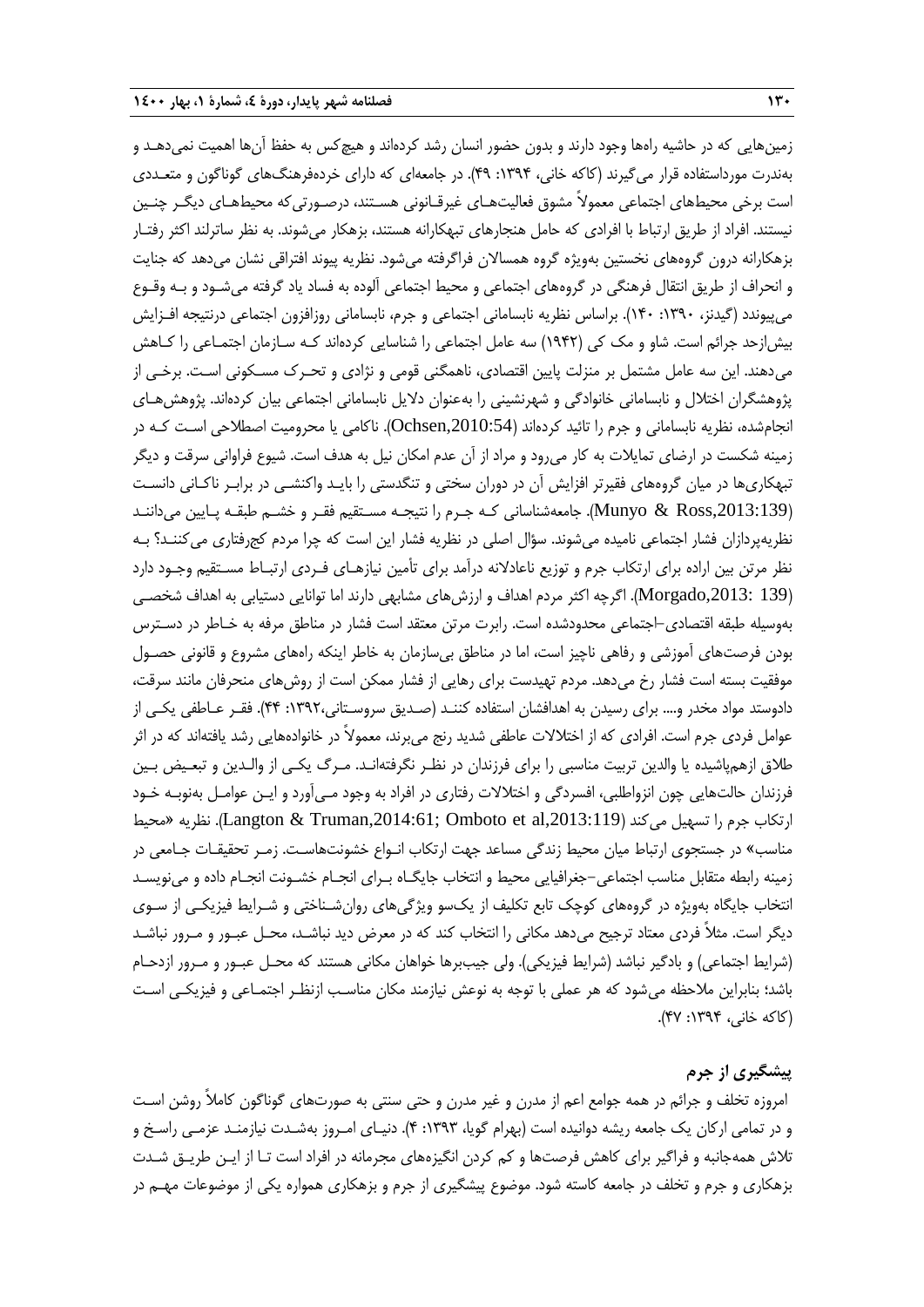جوامع بوده است که از طریق اعمال سیاستهای جنایی، سیاستهای اجتماعی، سیاستهای فرهنگی پیشـگیرانه تحقـق مییابد )بیات و همکاران، :1387 181(. پیشگیری از جرم شامل دستهای از تدابیر جنـایی اسـت کـه میتوانـد بهصـورت قهرآمیز و یا غیر قهرآمیز بهمنظور کاهش میزان بزهکاری اتخاذ شود. به کاربردن روشهای احتیاطی و کنترل و اقدامات پیشــــگیرانه در جلــــوگیری از ابــــتالی انســــان بــــه اخــــتالل و ناهنجاریهــــا، پیشــــگیری اســــت بهعبارتدیگر، هر عملی که باعث کاهش بزهکاری، خشونت، ناامنی از طریق مشخص و حل کردن عوامـل ایجادکننـده این مشکلات به روش علمی شود، پیشگیری از جرائم است (Wortley & Townsley,2017:382).

# **روش پژوهش**

پژوهش حاضر ازنظر هدف کاربردی و ازنظر ماهیت دادهها از نوع کیفی بود. به این منظور بامطالعه و بررسی پرونـدههای موجود در کلانتری، اداره آگاهی و مواد مخدر مربوط به حوزههای موردبررسی، دادههای لازم در خصوص عوامل ارتکـاب رفتارهای مجرمانه در تفرجگاههای شهر گرگان و راهکارهای پیشـگیرانه، جمـعآوری و تحلیـل شـد. جامعـه مربـو بـه شناخت عوامل بروز رفتارهای مجرمانه شامل کلیه پروندههایی بود که به علت بروز رفتارهای مجرمانـه در تفرجگاههـای شهر گرگان در 9 ماه اول سال 1396 در کالنتری مربوطه، اداره آگـاهی و مـواد مخـدر تشـکیل شـد. همچنـین، جامعـه مشارکتکنندگان مربوط به شناسایی شـیوههای پیشـگیری از بـروز رفتارهـای مجرمانـه شـامل فرمانـدهان، مـدیران و کارشناسان انتظامی و اساتید رشته جامعهشناسی دانشگاههای استان گلستان، بالغبر ۶۰ نفر بودند. پروندههای مربـوط بـه رفتارهای مجرمانه در تفرجگاههای گرگان، بالغ بر 321 پرونده بود. روش نمونهگیری در این بخش بهصورت تصـادفی در دسترس بود. حجم نمونه بر اساس جدول کرجسی مورگان 181 پرونده تعیین شد و درنهایت امکان دریافت 185 پرونـده فراهم شد. به این منظور پروندهها بر اساس ماه تقسیم شدند و از هرماه حدود 15 پرونـده انتخـاب شـد. همچنـین بـرای انتخاب مشارکتکنندگان بخش مصاحبه از روش نمونهگیری هدفمند تا اشباع نظری استفاده شد و درنهایـت بـا 52 نفـر مصاحبه شد. اعتبار و روایی دادههای پژوهش براسـاس سـه شـاخص، »انتقالپـذیری«، »ممیـزی قابلیـت اطمینـان« و »تاییدپذیری« انجام شد. برای دستیابی به عوامل بروز رفتارهای مجرمانه شایع از دادههای موجود در پروندههای موجـود در کلانتری، اداره مواد مخدر و آگاهی مربوط به حوزههای موردبررسی، استفاده شد. همچنین برای دستیابی به شیوههای پیشگیری از رفتارهای مجرمانه شایع در تفرجگاههای گرگـان از ابـزار مصـاحبه نیمـه سـاختاریافته اسـتفاده شـد. بـرای تجزیهوتحلیل دادههای حاصل از مصاحبه نیمه ساختاریافته با مشارکتکنندگان روش تحلیل محتوای کیفـی بـا رویکـرد تلخیصی استفاده شد.

#### **محدوده مورد مطالعه**

شهر گرگان، یکی از زیباترین شهرهای ایران است که بهعنوان مقصدی مناسب برای سفرهای بسـیاری در نظـر گرفتـه میشود. در پژوهش حاضر جرائم و بزهکاری هایی که در تفرجگاههای النـگدره و ناهـارخوران رخداده باشـد از مطالعـه پروندههای تشکیل شده استخراج شد: پارك جنگلی ناهارخوران یکی از قدیمیترین مناطق تفریحی شهر گرگـان، اسـت که به درختان زیبا و سر به فلک کشیدهاش، شهره است. همچنین آبوهوای مطبوع و دلنشین بههمراه دامنـهی پرشـیب جنگلی، از دیگر جاذبههای این پارك جنگی است که گردشگران بسیاری برای تفریح به این مکان مراجعه میکنند. پارك جنگلی آلنگدره نیز در دامنهی جنگلهای شمالی و در جادهی ناهارخوران گرگان، قرار دارد. جنگل النگدره کـه بـهعنوان یکی از هفت منطقه نمونه گردشگری کشور و همچنین پـارك جنگلـی شـاخص شـمال کشـور انتخـاب شـده، در بلـوار ناهارخوران گرگان قرار دارد. این پارك همانند بسیاری از فضاهای طبیعی و گردشـگری گرگـان از آبوهـوایی مطلـوب، دلنشین و مطبوع برخوردار است که بهعنوان یکی از جاذبههای گردشگری و تفرجگاههای نمونهی شهر گرگان بـا حـدود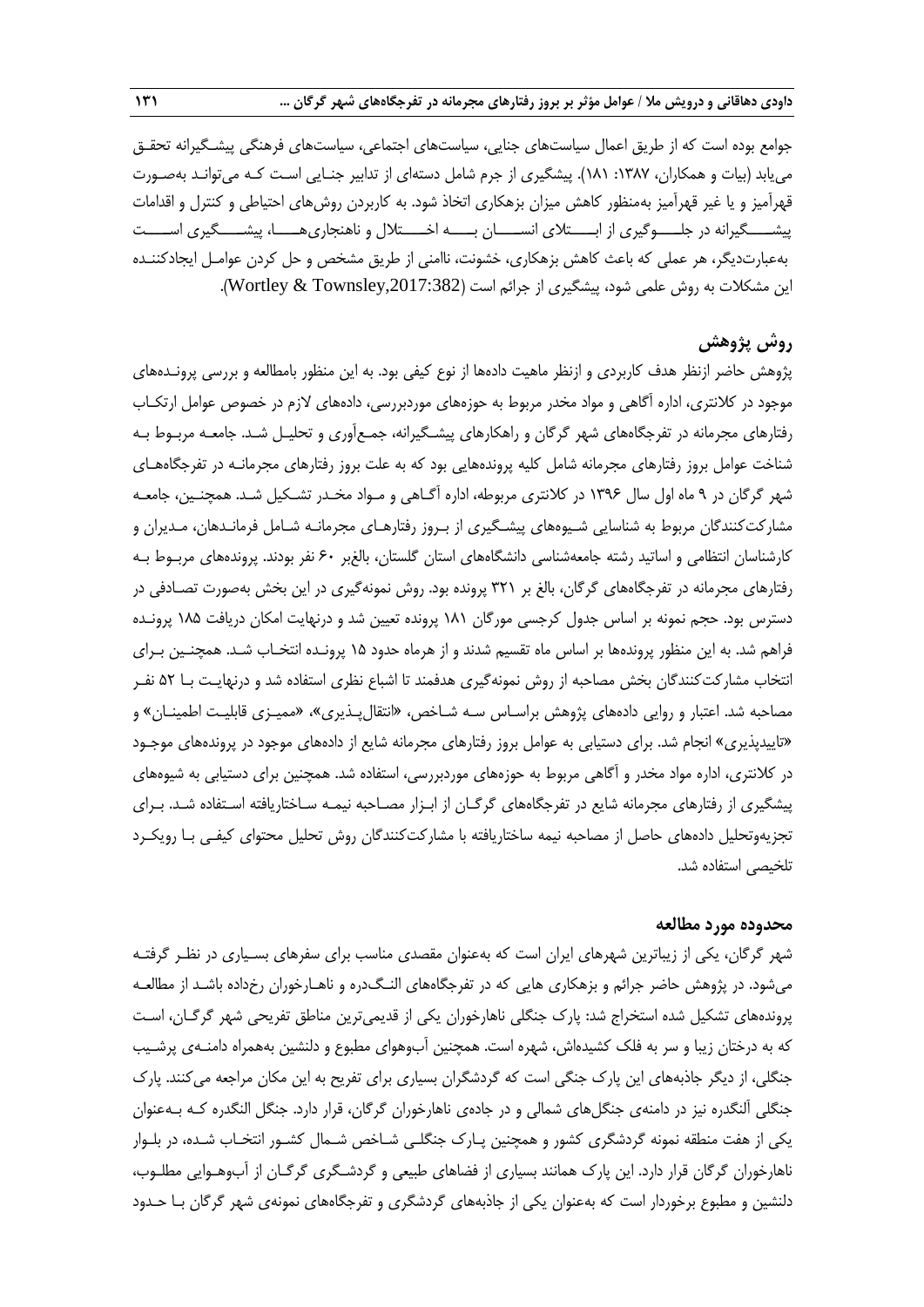185 هکتار وسعت و هشت چشمهی طبیعی محسوب میشود. این جنگل یکـی از معروفتـرین جاهـای دیـدنی گرگـان بهحساب آمده و دارای طبیعی کامال منحصر بهفرد است. محدوده مورد مطالعه در قسمت سـبز رنـگ نقشـه 1 مشـخص شده است.



**شکل شماره .1 موقعیت پارکهای جنگلی النگدره و ناهارخوران در استان گلستان**

#### **بحث و یافتهها**

بیشترین فراوانی سنی بالغ بر 44/86 درصد مجرمان، در محدوده سنی 27-18 سال و 42/70 درصـد در محـدوده سـنی 28-37 سال قرار دارند. کمترین فراوانی مربو به سنین 57-48 سال است. تعداد 145 پرونـده مربـو بـه مـردان و 40 پرونده مربوط به زنان و ۱۰۵ پرونده مربوط به افراد مجرد و ۶۵ پرونده مربوط به افراد متأهل بـود. از میـان پرونـدههای موردبررسی ۱۳۰ نفر بیکار و ۵۵ نفر شاغل بودند. از نظر سطح تحصیلات، بیشترین و کمترین فراوانی به ترتیب مربـوط به مقطع »دیپلم« و مقطع »ارشد و دکتری« بود. جدول 1 نشاندهنده انـواع جرائمـی اسـت کـه در تفرجگاههـای شـهر گرگان در ۹ ماهه اول سال ۱۳۹۶ به وقوع پیوسته است، به صورتی که بیشترین جرائم مربوط به سرقت است، بهگونهای که ۶۸ مورد از پروندهها مربوط به سرقت و بعد از آن، ضربوجرح و مصـرف مشـروبات الکلـی و در مجمـوع حـدود ۵۰ درصد رخداد جرائم را بهخود اختصاص دادهاند.

**جدول شماره.1 انواع رفتارهای مجرمانه**

| در صد                           | فراوانی | جرم                |
|---------------------------------|---------|--------------------|
| ۳۶۱۸                            | ۶۸      | سر قت              |
| ۱۱/۹                            | ٢٢      | ضربوجرح            |
| ۱۱/۹                            | ٢٢      | مصرف مشروبات الكلى |
| $\mathsf{r}_\mathsf{A}$         | ٧       | مصرف مواد مخدر     |
| $\frac{1}{2}$                   | ٢       | فروش مشروبات الكلى |
| $\mathcal{N} \cdot \mathcal{N}$ | ۱۹      | فروش مواد مخدر     |
| ۳/۴                             | ٨       | تهدید به اخاذی     |
| ۳/۲                             | ۶       | جرح با چاقو        |
| ۳/۲                             | ۶       | قدرتنمايي با چاقو  |
| $\cdot/\Delta$                  | ١       | قتل                |
| ۵/۹                             | ۱۱      | ايجاد مزاحمت       |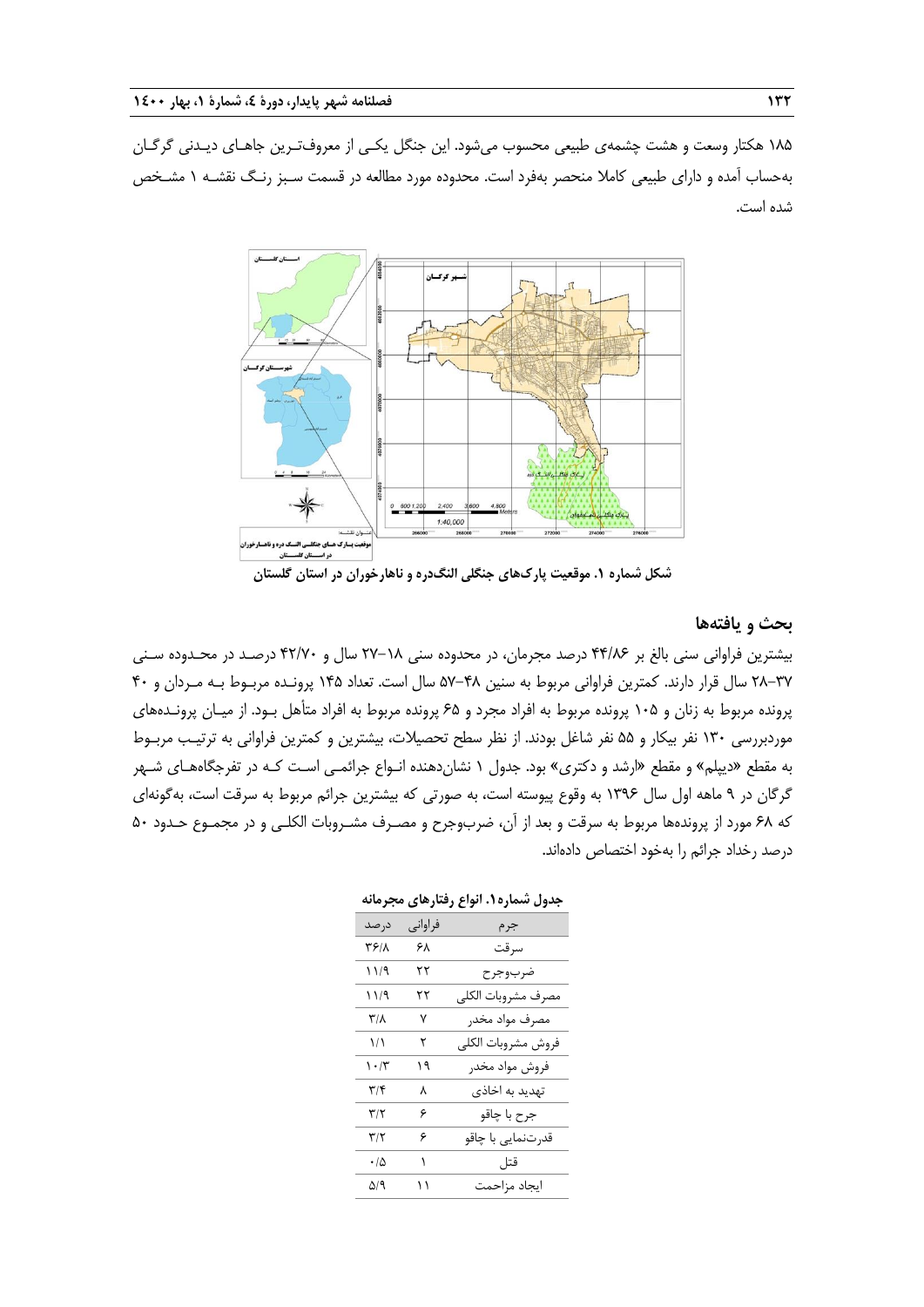| ۳/۸           | نزاع دستهجمعى     |
|---------------|-------------------|
| $\frac{1}{2}$ | عربدہ کشے ِ       |
| $\frac{1}{2}$ | حمل مواد          |
| ۱۱            | حمل مشروبات الكلى |

#### **علت بروز رفتارهای مجرمانه**

جدول 2 نشاندهنده علت بروز جرائم است، که بیشترین علت از سوی بزهکاران، نیاز مالی اعالم شده اسـت، بهگونـهای که ۱۸ مورد از علت جرائم رخ داده مربوط به نیاز مالی است. بعد از نیازمالی، اعتیاد، دوستان مجرم و دلایل روانشـناختی بیشترین درصد علت جرم را به خود اختصاص دادهاند.

| علت جرم<br>فراواني<br>درصد<br>نیاز مالی<br>۱۸<br>۹/۷<br>امنيت پايين تفرجگاه<br>۴/۳<br>٨<br>اعتياد<br>۹/۲<br>۱۷<br>دوستان مجرم<br>۷۱۶<br>۱۴<br>دلايل روانشناختي<br>۷۱۶<br>۱۴<br>نبود دوربين يا نگهبان<br>۳/۲<br>۶<br>محيط اجتماعى نامناسب<br>ه/٠<br>١<br>٣/٧<br>خانواده<br>۵ | . . | ,,,<br>ັ້ |
|-----------------------------------------------------------------------------------------------------------------------------------------------------------------------------------------------------------------------------------------------------------------------------|-----|-----------|
|                                                                                                                                                                                                                                                                             |     |           |
|                                                                                                                                                                                                                                                                             |     |           |
|                                                                                                                                                                                                                                                                             |     |           |
|                                                                                                                                                                                                                                                                             |     |           |
|                                                                                                                                                                                                                                                                             |     |           |
|                                                                                                                                                                                                                                                                             |     |           |
|                                                                                                                                                                                                                                                                             |     |           |
|                                                                                                                                                                                                                                                                             |     |           |
|                                                                                                                                                                                                                                                                             |     |           |

#### **1 جدول شماره .2 علت بروز رفتارهای مجرمانه**

براساس عوامل ارتکاب جرم که از بررسی پروندهها به دست آمد )جدول 2(، پرسشهای متناسب از صـاحبنظران حـوزه جرم و پیشگیری، درخصوص راهکارهای پیشگیری برای هر یک از عوامل مجرمانه در قالب مصـاحبه، پرسـیده شـد. در جدول 3 بهصورت نمونه، مصاحبه کدبندی شده و شیوههای پیشگیری ارائهشده، درج شد.

**جدول شماره .3 کدهای بهدستآمده و راهکارهای پیشگیری از جرم ارائهشده در مصاحبه نمونه**

| پرسش                                                 | ا است کدها <i>ی</i> بهدستآمده       | راهكارهاي پيشگيري                       |
|------------------------------------------------------|-------------------------------------|-----------------------------------------|
| چه شیوهها، راهکارها و روشهایی برای پیشگیری از جرائمی | بهبود وضعيت اقتصادي                 | اشتغال زايي، اعطاي وامهاي كمبهره        |
| که به علت نیاز مالی در مناطق تفریحی گرگان رخ میدهند، |                                     | بەمنظور اشتغالزايى.                     |
| ارائه مي كنيد؟                                       |                                     |                                         |
| چه شیوهها، راهکارها و روشهایی برای پیشگیری از جرائمی | به كارگيري نگهبان محله              | استخدام نگهبان محله.                    |
| که به علت امنیت پایین در مناطق تفریحی گرگان رخ       |                                     |                                         |
| میدهند، ارائه میکنید؟                                |                                     |                                         |
| چه شیوهها، راهکارها و روشهایی برای پیشگیری از جرائمی | افزایش فعالیتهای گروههای NA، افزایش | حمایت از گروههای ترک اعتیاد؛ آموزش      |
| که به علت اعتیاد در مناطق تفریحی گرگان رخ میدهند،    | پذیرش جامعه نسبت به افراد پاکشده،   | نوجوانان در مدارس؛ حمایت بیشتر از افراد |
| ارائه می کنید؟                                       | أموزش دادن دانش أموزان              | رهاشده از اعتياد                        |
| چه شیوهها، راهکارها و روشهایی برای پیشگیری از جرائمی | أموزش خانواده                       | آگاهسازی مردم در خصوص اهمیت             |
| که به علت دوستان مجرم در مناطق تفریحی گرگان رخ       |                                     | دوستان در رفتارهای نوجوانان و کودکان    |
| میدهند، ارائه میکنید؟                                |                                     | و نظارت بر أن                           |
| چه شیوهها، راهکارها و روشهایی برای پیشگیری از جرائمی | درمان اختلالات رواني                | تشویق مردم به درمان اختلالات روانی و    |
| که به علت دلایل روانشناختی در مناطق تفریحی گرگان     |                                     | تحت پوشش بیمه قرار دادن خدمات           |
| رخ مىدهند، ارائه مى كنيد؟                            |                                     | مشاورەاي.                               |
| چه شیوهها، راهکارها و روشهایی برای پیشگیری از جرائمی | نصب دوربین، حضور نگهبان             | نصب دوربین و استخدام نگهبان در          |
|                                                      |                                     |                                         |

.1 پروندههایی که از اعترافات ذکرشده در آن، علت خاصی استخراج نشد، در جدول 2 لحاظ نشدند.

1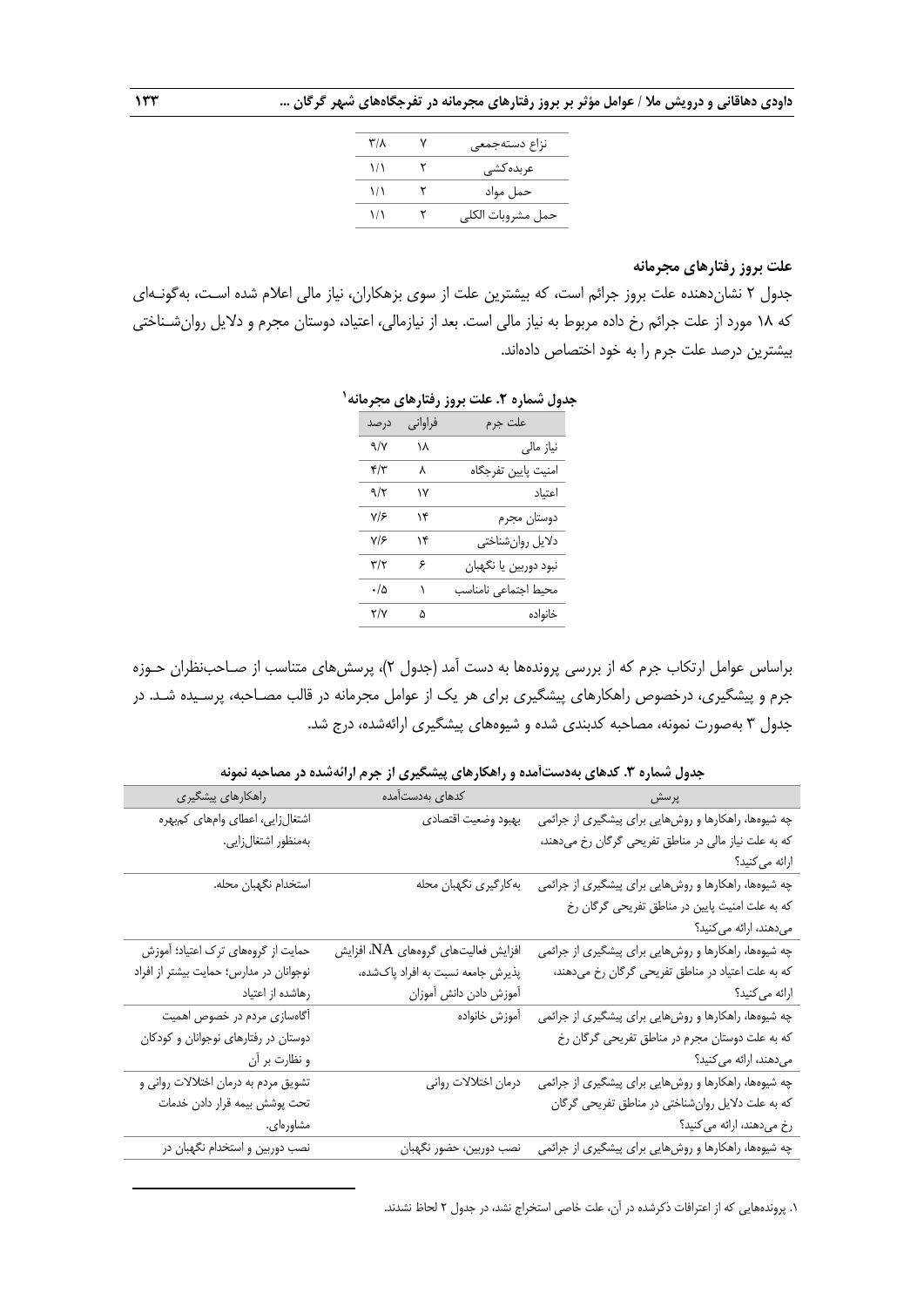| 13٤                                                   | فصلنامه شهر پایدار، دورهٔ ٤، شمارهٔ ١، بهار ١٤٠٠ |                                       |
|-------------------------------------------------------|--------------------------------------------------|---------------------------------------|
| که به علت نبود دوربین یا نگهبان در مناطق تفریحی گرگان |                                                  | مناطق جرم خيز.                        |
| رخ میدهند، ارائه میکنید؟                              |                                                  |                                       |
| چه شیوهها، راهکارها و روشهایی برای پیشگیری از جرائمی  | نظارت والدين                                     | آگاهسازی خانواده در خصوص اهمیت        |
| كه به علت محيط اجتماعي نامناسب در مناطق تفريحي        |                                                  | دوستان در رفتارهای نوجوانان و کودکان  |
| گرگان رخ میدهند، ارائه می کنید؟                       |                                                  |                                       |
| چه شیوهها، راهکارها و روشهایی برای پیشگیری از جرائمی  | برگزاری کلاسهای آموزش در مدارس برای              | آموزش خانوادهها در مورد روشهای        |
| كه به علت نظارت خانواده در مناطق تفريحي گرگان رخ      | والدين                                           | تربیت کودکان و بهره گرفتن از روانشناس |
| میدهند، ارائه میکنید؟                                 |                                                  |                                       |

در جدول ۴، شیوههای پیشگیری مربوط به هر یک از عوامل بروز جرم، مستخرج از مصاحبهها، بهتفکیک ارائه شده است.

| شیوههای پیشگیری                                                                           | علت جرم                |  |
|-------------------------------------------------------------------------------------------|------------------------|--|
| اختصاص بودجه مناسب توسط دولت براي درمان بيماران رواني                                     |                        |  |
| ارائه خدمات روانشناسی در مراکز ترک اعتیاد و زندانها                                       | اختلالات روانشناختي    |  |
| افزایش دسترسی به خدمات روانشناسی                                                          |                        |  |
| ترغیب مردم، فرهنگسازی و ارتقاء فرهنگ مراجعه به روانشناس، مشاور و درمان اختلالات روانی     |                        |  |
| تحت پوشش بیمه قرار دادن خدمات مشاوره و درمانی                                             |                        |  |
| آموزش نوجوانان در خصوص اختلالات روان شناختی                                               |                        |  |
| آموزش ضرورت نیاز داشتن هر فرد به روانشناس                                                 |                        |  |
| تخصيص بودجه درمان هاى روان شناختى توسط دولت                                               |                        |  |
| انجام پژوهش در زمینه ارتباط بین جرم و اختلالات روانیهای پیشگیری ارائهشده در خصوص اختلالات |                        |  |
| روانشناختي                                                                                |                        |  |
| آموزش به خانواده                                                                          | اعتياد                 |  |
| حمایت از گروههای ترک اعتیاد                                                               |                        |  |
| نقش مهم مدارس و رسانهها در آموزش نوجوانان بهمنظور پیشگیری از بروز اعتیاد                  |                        |  |
| اقدام به پیشگیری از اعتیاد در نوجوانان                                                    |                        |  |
| تخصيص وام براى افراد رهاشده از اعتياد                                                     |                        |  |
| نظارت جدی بر توزیع مواد                                                                   |                        |  |
| سیاستهای دولت در مورد مبارزه با مواد مخدر                                                 |                        |  |
| وضع قوانین قاطع در مورد جرائم مربوط به مواد مخدر                                          |                        |  |
| اداره كردن مناطق متروكه                                                                   |                        |  |
| افزایش خودروها گشت نیروی انتظامی                                                          |                        |  |
| برخورد قاطع نيروى انتظامى با مجرمان                                                       |                        |  |
| به کارگیری نگهبان در مناطق جرم خیز                                                        | امنيت پايين تفرج گاهها |  |
| حضور مقتدرانه نيروى انتظامى در مناطق مختلف                                                |                        |  |
| استفاده از وسایل امنیتی مانند دوربین، فنس، دیوار                                          |                        |  |
| لحاظ کردن تدابیر امنیتی در خصوص طراحی کوچهها و خیابان                                     |                        |  |
| به کارگیری نگهبان در مناطق جرم خیز                                                        |                        |  |
| آموزش مهارتهاى زندگى ازجمله مهارت دوستيابى                                                | دوستان مجرم            |  |
| ارائه الگوها افراد مناسب به کودکان و نوجوانان از طریق رسانهها و مدارس                     |                        |  |
| آموزش دادن خانوادهها در خصوص نظارت بر فرزندان                                             |                        |  |
| آگاهسازی مردم در خصوص اهمیت دوستان در رفتارهای نوجوانان و کودکان                          |                        |  |
| آگاهسازی و آموزش نوجوانان و کودکان در خصوص اهمیت دوستان در رفتارهای آنان                  |                        |  |
| آموزش مهارتهای زندگی ازجمله مهارت دوستیابی، مهارت نه گفتن                                 |                        |  |

**جدول شماره .4 شیوههای پیشگیری بهتفکیک عوامل بروز جرم**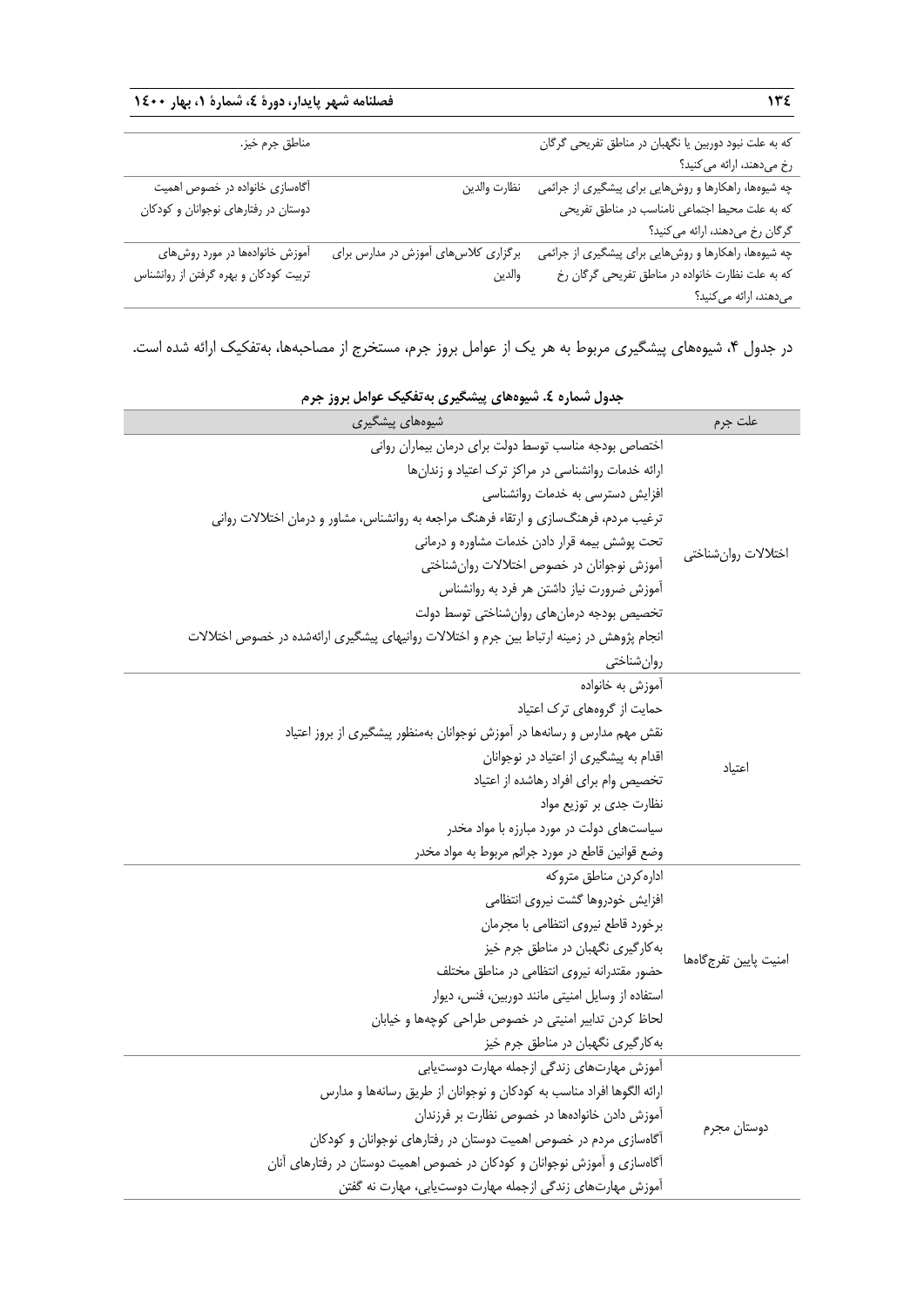**داودی دهاقانی و درویش مال / عوامل مؤثر بر بروز رفتارهای مجرمانه در تفرجگاههای شهر گرگان ... 135**

|                         | ایجاد روابط گرم و صمیمی که نیازهای عاطفی اعضای خانواده را برطرف نماید   |
|-------------------------|-------------------------------------------------------------------------|
|                         | آموزش خانوادهها در مورد روشهای تربیت کودکان و بهره گرفتن از روانشناس    |
| روابط خانوادگی ضعیف     | برنامهریزی برای اوقات فراغت کودکان و نوجوانان توسط خانوادهها            |
|                         | حمايت بيشتر خانوادههاى أسيبديده توسط نهادهاى مربوطه                     |
|                         | برنامههای دولت بهمنظور حفظ نهاد خانواده                                 |
|                         | ارائه آموزش به خانواده بهمنظور بهبود روابط بين اعضاى خانواده            |
| محيط اجتماعى<br>نامناسب | حضور مقتدرانه نیروی انتظامی در مناطق مختلف                              |
|                         | افزایش فعالیت بسیج در خصوص فرهنگسازی                                    |
|                         | برخورد قاطع نيروى انتظامى با مجرمان                                     |
|                         | نقش مساجد در تربیت کودکان و نوجوانان                                    |
|                         | رعایت نکات حفاظت فیزیکی در مورد درب و …                                 |
|                         | لزوم أموزش خانواده و الگوسازی مناسب برای کودکان و نوجوانان              |
|                         | تدبیر کردن در مورد طراحی مناسب ازلحاظ نکات امنیتی و انتظامی برای محلهها |
|                         | آموزش به خانواده در خصوص نحوه ایجاد فضایی گرم و دوستانه                 |
| نبود دوربین و نگهبان    | به کارگیری نگهبان و استفاده از دوربین در مناطق جرم خیز                  |
|                         | تشويق مردم به نصب دوربين بهمنظور افزايش ملاحظات امنيتي                  |
|                         | مهارتآموزي                                                              |
| نیاز مالی               | حمایت از تولید داخلی                                                    |
|                         | اعطاى تسهيلات                                                           |
|                         | اشتغالزایی و کاهش بیکاری                                                |
|                         | تحت حمايت قرار دادن افراد آسيبپذير                                      |
|                         | توجه دولت به سیاستهای بلندمدت در مورد اشتغال                            |
|                         | وضع قوانین سختگیرانه نسبت به جرائم (تشدید مجازات)                       |

# **نتیجهگیری**

همانطور که یافتههای پژوهش نشان میدهد، در مصاحبههای انجامشده در مورد راهحلهای پیشگیری از بروز جرائم مربوط به اختلالات روانشناختی بیشترین موارد گفتهشده درباره تخصیص بودجه توسط دولت بهمنظور کاهش هزینه درمان روانشناختی، فرهنگسازی در مورد اقدام به رواندرمانی و تحت پوشش بیمه قرار گرفتن خدمات مشاوره بود. از راهحلهای پیشگیری از بروز جرائم مربوط به اعتیاد میتوان به آموزش نوجوانان و خانوادهها در خصوص اعتیاد و پیامدهای آن، تشدید مجازات مربو به جرائم مواد مخدر و کاهش دسترسی به مواد مخدر اشاره کرد. همچنین، در مصاحبههای انجامشده در مورد راهحلهای پیشگیری از بروز جرائم مربوط به امنیت پایین، بیشترین موارد گفتهشده در مورداستفاده از دوربین در مناطق جرم خیز و برخورد قاطع نیروی انتظامی بود. از راهحلهای پیشگیری از بروز جرائم مربوط به دوستان مجرم میتوان به اموزش نوجوانان و خانوادهها در خصوص نقش دوستان، اموزش مهارتهای ارتباطی مانند مهارت نه گفتن و ایجاد یک فضای گرم و صمیمی در خانه تا نیازهای عاطفی نوجوانان برطرف شود، اشاره کرد. علاوه بر این، در مصاحبههای انجامشده در مورد راهحلهای پیشگیری از بروز جرائم مربوط به روابط خانوادگی ضعیف بیشترین موارد گفتهشده در مورد آموزش خانوادهها در مورد برقراری روابط صمیمانه در خانه و آموزش خانواده در خصوص روشهای تربیتی مناسب بود. در خصوص محیط اجتماعی نامناسب صاحبنظران برافزایش گشت زنی نیروی انتظامی، برخورد قاطع با مجرمان و طراحی مناسب محلهها تأکید کردند. در مورد نبود دوربین و نگهبان بیشترین تأکید بر بهکارگیری نگهبان محله و استفاده از دوربین بود. و درنهایت، در مورد مهمترین علت بروز جرم در این پژوهش یعنی نیاز مالی، صاحب:نظران به بحث اشتغالی زایی، اعطای وام و مهارتآموزی نوجوانان و جوانان اشاره کردند.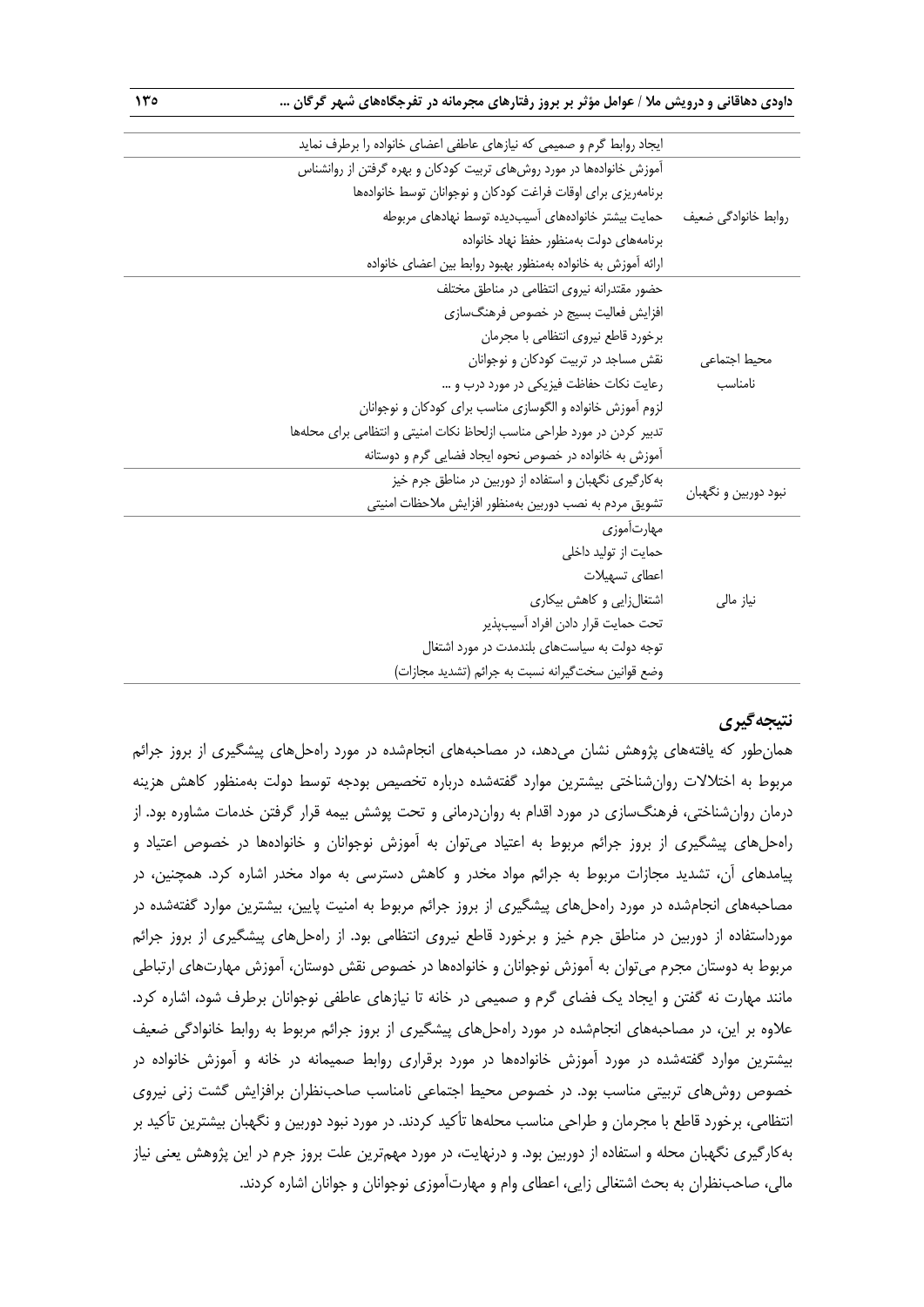یافتههای پژوهش حاضر نشان داد که اعتیاد یکی از دالیل بروز جرم در منطقه موردبررسی است. به این صورت که اعتیاد فرد منجر به بروز جرم میشود. همچنین پژوهش حاضر نشان داد که دوستان مجرم یکی از دالیل بروز جرم در منطقه مورد بررسی در گرگان است. این یافتههای پژوهش حاضر با نتایج پژوهش گیدنز )1390( و محسنی و ذوقدار مقدم )1396( همسو است. براساس یافتههای پژوهش حاضر، دالیل روانشناختی یکی از دالیل بروز جرم بود. این یافته با پژوهشهای النگتون و ترومن )2014(، امبوتو و همکاران )2013(، ساتون و همکاران )2013( و محسنی و ذوقدار مقدم )1396(، هماهنگ است. یافتههای این پژوهش نشان داد که امنیت پایین تفرجگاهها یکی از علتهای بروز جرم است. این یافته همسو با نظریههای رابرت زمر در نظریه «محیط مناسب» و نظریه کلارک درخصوص هیئت، موقعیت، وضعیت، خصوصیت و کیفیت وسایل، اماکن و مناطق در انتخاب هدف و موضوع مورد کنش، است. بر اساس نظریه کالرك، توسعه و فزونی نرخ جنایی جامعه ریشه در افزایش فرصتهای محیطی ارتکاب جرم دارد و هرچقدر که این فرصتها معدودتر و کمتر شده و تسلط و نظارت رسمی و طبیعی بیشتری در اماکن و فضاهای محیطی مختلف به عمل آید، نرخ ارتکاب جرم کاهش خواهد یافت. براساس یافتههای پژوهش حاضر محیط اجتماعی نامناسب یکی از دلایل بروز جرم توسط بزهکاران اعلام شده است. این یافته پژوهش حاضر را می¤وان بر اساس این دیدگاه که جامعه شناسان علت بسیاری از کژ رفتاریها و آسیبها را در محیط و شرایط اجتماعی جستجو میکنند و علل زیرساز بسیاری از آن را خود جامعه میدانند، تبیین کرد. همچنین بر اساس نظریه فشار اجتماعی، جرم نتیجه مستقیم فقر و خشم طبقه پایین بهحساب میآید. به نظر مرتن بین اراده برای ارتکاب جرم و توزیع ناعادالنه درآمد برای تأمین نیازهای فردی ارتبا مستقیم وجود دارد (مورگادو، ۲۰۱۳، ۱۳۹). بهاین ترتیب، این یافته پژوهش حاضر قابل تبیین است که محیط اجتماعی نامناسب یکی از دالیل بروز جرم است. یافتههای پژوهش حاضر نشان داد که خانواده یکی دیگر از دالیل بروز جرم است. این یافته همسو با نتایج پژوهش،های مونی (۲۰۱۳)، لانگتون و ترومن (۲۰۱۴) و لحمیان (۱۳۹۶) همسو است. یافتههای پژوهش حاضر نشان داد که نیاز مالی یکی از دالیل بروز جرم در مناطق تفریحی شهرستان گرگان است. این یافته با نتایج پژوهشهای انگلن و همکاران )2016(، فارل و زیمرمن )2018(، اسکورزفاو و سوارز )2009( همسو است. یافتههای پژوهش حاضر نشان داد که روشها و راهکارهای پیشنهادی صاحبنظران شرکتکننده در این پژوهش، در مورد شیوههای پیشگیری وضعی از بروز جرم شامل تشدید مجازات مربوط به جرائم مواد مخدر، کاهش دسترسی به مواد مخدر، طراحی تفرجگاهها بر اساس مالحظات انتظامی، برخورد قاطعانه نیروی انتظامی، استفاده از فناوریهای امنیتی، افزایش گشتزنی نیروی انتظامی در مناطق جرم خیز، برخورد قاطع با مجرمان سابقهدار، بهکارگیری نگهبان محله و استفاده از دوربین در مناطق جرم خیز بود. این یافتهها با یافتههای پژوهشهای ولش و فارینگتون )2014( و حاتمینژاد )1399( همسو است. پژوهش حاضر نشان داد که برخورد قاطعانه نیروی انتظامی یکی از روشهای پیشگیری از بروز جرم است. بر اساس رویکرد تکرارکنندگان جرم، تعدادی از مجرمان بیشترین جرائم را مرتکب میشوند. بهاینترتیب، برخورد قاطع نیروی انتظامی با مجرمان سابقهدار موجب کاهش بروز جرائم توسط این افراد میشود. یافتههای پژوهش حاضر نشان داد که راهکارهای پیشگیری اجتماعی ارائهشده در این پژوهش شامل تخصیص بودجه توسط دولت بهمنظور کاهش هزینه درمان روانشناختی، فرهنگسازی در مورد اقدام به رواندرمانی و تحت پوشش بیمه قرار گرفتن خدمات مشاوره، آموزش نوجوانان و خانوادهها در خصوص اعتیاد و پیامدهای آن، آموزش نوجوانان و خانوادهها در خصوص نقش دوستان، آموزش مهارتهای ارتباطی مانند مهارت نه گفتن و ایجاد یک فضای گرم و صمیمی در خانه تا نیازهای عاطفی نوجوانان برطرف شود، آموزش خانوادهها در مورد برقراری روابط صمیمانه در خانه و آموزش خانواده در خصوص روشهای تربیتی مناسب، اشتغالی زایی، اعطای وام و مهارتآموزی نوجوانان و جوانان، بود. این یافتهها با یافتههای پژوهش بیات و همکاران )1387( همسو است.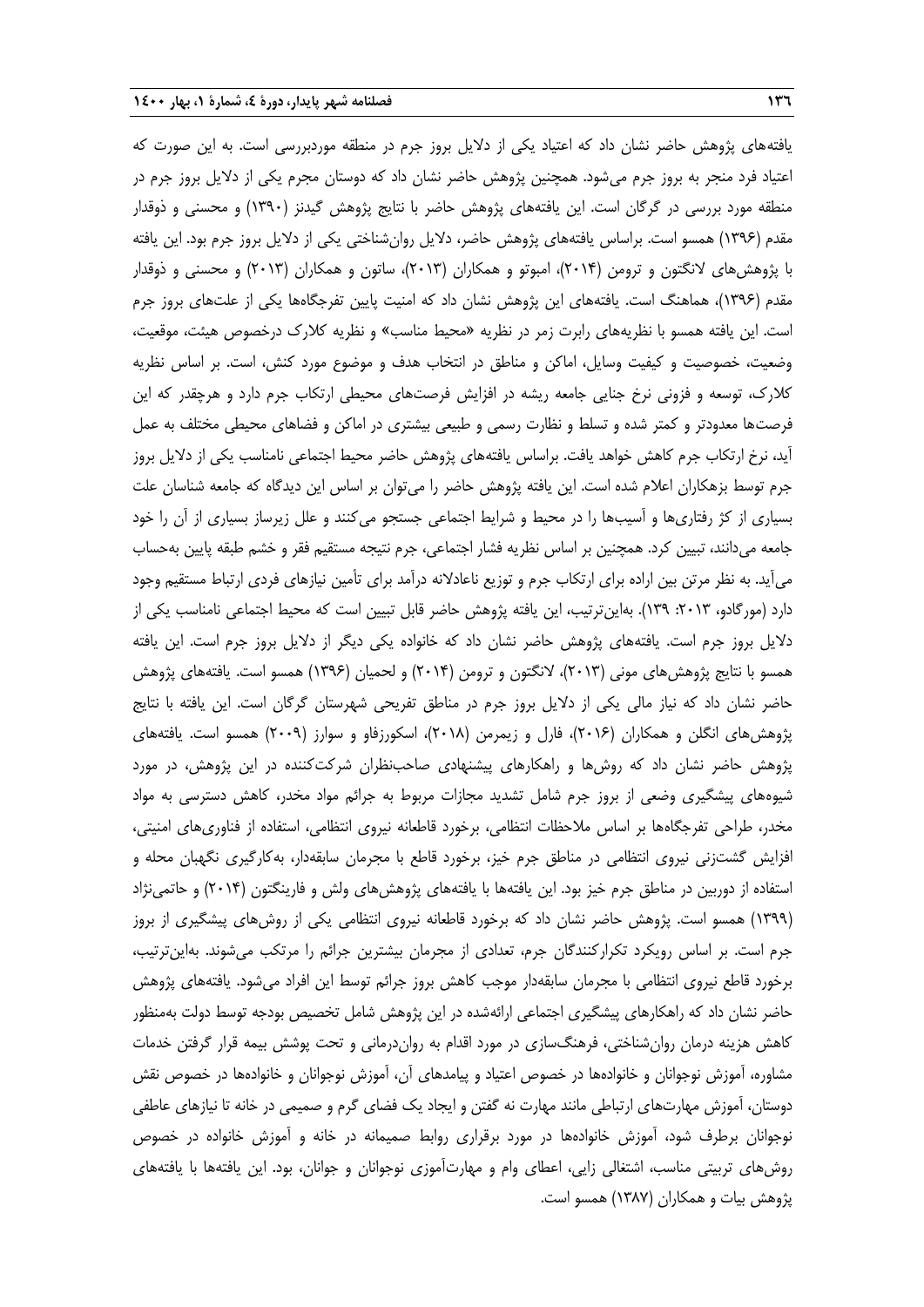- با توجه به اینکه یکی از دالیل ارتکاب جرائم در تفرجگاههای شهر گرگان اختالالت روانشناسی بهدست آمد، پیشنهاد میشود نیروی انتظامی با استفاده از ظرفیتهای اداره بهداد ناجا و از طریق انعقاد تفاهمنامه با دانشگاه علوم پزشکی گرگان بهمنظور شناسایی شهروندان دارای اختالالت روانشناختی، اکیپ سیار در تفرجگاههای پرتردد شهر گرگان مستقر کند.
- با توجه به اینکه نبود دوربین و نگهبان یکی از دالیل بروز جرائم در تفرجگاهها بود، پیشنهاد میشود در مناطقی که مسافران زیادی حضور دارند (مانند مکان های برپایی چادر، شهربازی و مانند آن) با همکاری نهادهای مرتبط و با هماهنگی نیروی انتظامی دوربینهای مداربسته نصب شود.
- ◆ محیط اجتماعی نامناسب یکی از دلایل بروز جرائم بود، به همین خاطر نیروی انتظامی با برگزاری نمایشگاههایی بهمنظور آگاهسازی شهروندان از جرائم شایع در مناطق تفریحی و راههای پیشگیری از آن، میتواند به کاهش جرائم کمک کند.
- \* روابط خانوادگی ضعیف یکی از علتهای بروز جرائم در مناطق موردبررسی بود، به همین خاطر برگزاری کلاس@ای آموزشی برای خانوادهها بهمنظور آموزش مهارتهای فرزندپروری و فراگیری روشهای صحیح تربیتی میتواند کمککننده باشد.
- با توجه به اینکه یکی از دالیل بروز جرائم نیاز مالی بود، پیشنهاد میشود بهمنظور افزایش فرصتهای شغلی، به بح مهارتآموزی نوجوانان و جوانان توجه بیشتری شود.
- امنیت پایین تفرجگاهها یکی از دالیل بروز جرم بود، به همین خاطر انجام اقداماتی مانند افزایش گشتزنی در مناطق جرمخیز، بهکارگیری نگهبان، استفاده از دوربین، نورپردازی بهتر و طراحی مناسبتر بهگونهای که مالحظات انتظامی در نظر گرفته شود، در دستور کار نهاد شهرداری قرار گیرد و از سوی نهادهای انتظامی بهطور مستمر، پیگیری شود.
- یکی دیگر از دالیل بروز جرم، اعتیاد بود، به همین خاطر آگاهسازی نوجوانان و توزیع کتابچههایی در خصوص اعتیاد میتواند آگاهکننده باشد.
- دوستان مجرم یکی از دالیل بروز جرم بودند، به همین خاطر آگاهسازی نوجوانان و خانواده در مورد نقش دوستان در رفتارهای نوجوانان، میتواند تأثیر مهمی در کاهش بروز جرائم داشته باشد.

## **تقدیر و تشکر**

پژوهشگر بر خود الزم میداند از فرماندهان انتظامی استان گلستان و کارشناسان دفتر تحقیقات کاربردی و کلیه اساتید و فرهیختگانی که در انجام این پژوهش همکاری کردند، تشکر و قدردانی کند.

#### **منابع**

- 1 اشتیاق، وحید )1386(( تأثیر قوانین و مقررات راهنمایی و راننـدگی در قانونمـداری رفتارهـای اجتمـاعی، مجلـه پژوهشهـای حقوقی، دوره ۶، شماره ۱۲، صص. ۱۶۸–۱۵۳.
- 2 بیات، ( بهرام؛ شرافتی پور، جعفر؛ عبدی، نرگس )1387( پیشگیری از وقوع جرم با رویکرد اجتمـاعی محـور، تهـران: انتشـارات معاونت اجتماعی نیروی انتظامی.
- 3 بیکی، پریسا؛ رجبی،(آزیتا؛ سجادی، ژیال )1398( بررسی عوامل موثر بر امنیت زنان در بافت فرسوده محله طرشـت، فصـلنامه شهر پایدار، دوره ۲، شماره ۳، صص. ۱۷-۱.
- 4 حاتمی نژاد، حجت؛ (حاتمی نژاد، حسین؛ زیاری، کرامت اهلل؛ پوراحمد، احمد )1399( نقش فضاهای شهری در خلـق الگوهـای رفتاری ناهنجار با تأکید بر عامل پیشگیری از وقوع جرم در محلۀ چهارباغ منطقۀ ثامن مشـهد، مطالعـات سـاختار و کــارکرد شهری، دوره ۷، شماره ۲۴، صص. ۱۲۷-۹۹.
	- 5 ساروخانی، باقر ) ( 1390( دایره المعارف علوم اجتماعی. تهران: انتشارات کیهان.
	- 6 ( صدیق سروستانی، رحمت اله )1392( آسیب شناسی اجتماعی )جامعهشناسی انحرافات اجتماعی(، تهران: سمت.
		- 7 عالیپور، حسن ) ( 1389( ماهیت جرم، مجله پژوهش حقوق و سیاست، سال ،12 شماره ،28 صص. .177-212
- 8 کاکهخانی، منصور )(1394( شناسایی و درجه بندی کانونهای جرم خیز و عوامل موثر بر آن )مقایسه محله حاجی آباد بـا محلـه شهرك دانشگاه شهر سقز(، پایان نامه کارشناسی ارشد علوم اجتماعی، به راهنمایی علی خاکساری، دانشکده علـوم اجتمـاعی،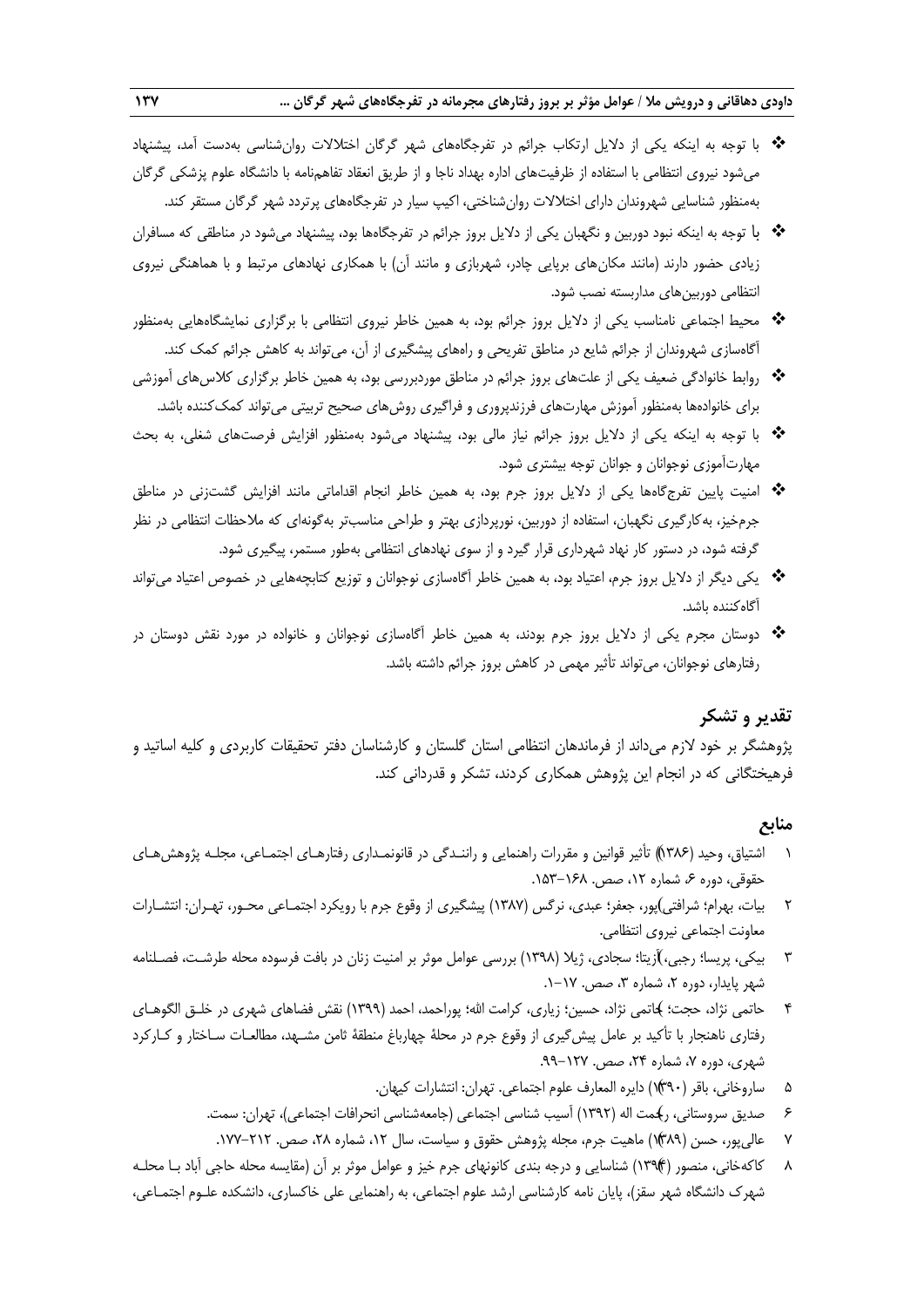دانشگاه عالمه طباطبایی تهران.

- 9 کالنتری، محسن؛ (عباسی فالح، وحید؛ ابدالی، یعقوب؛ احساسی خواه، مهدی )1399( تحلیل فضایی کانونهای جـرم خیـز در بافت کالبدی شهر پاکدشت، فصلنامه شهر پایدار، دوره ۳، شماره ۱، صص. ۱۲۲-۱۰۷.
	- 10 گیدنز، آنتونی )1391 (( جامعهشناسی، ترجمه منوچهر صبوری. تهران: نشر نی.
- ۱۱ لحمیان، رضا (۱۳۹۶))بررسی ارتباط بین طراحی و بازطراحی فضاهای شهری و وقوع جرم (موردپژوهی: شهر بابل)، فصـلنامه برنامهریزی منطقهای، دوره ۷، شماره ۲۵، صص. ۱۶۶-۱۵۵.
- ١٢ محسنی، رضاعلی و ذوالقدار مقدم، آذر (١٣٩۶) بررسی رابطه بین فضای شهری و جرم: مورد مطالعـه، منطقـه یـازده مشـهد، پژوهش های جامعهشناسی، سال ۱۱، شماره ۳ و ۴، صص.۱۷۱-۱۵۱.
- رگ <sup>1</sup> محسنی، رضاعلی و نصرتی پایانی، عزتالله (۱۳۹۳) نسبت شهر با جرم و آسیبهای اجتماعی (مطالعهای در رتبه بندی جرائ<u>م</u> و آسیبهای اجتماعی و اقتصادی شهر گرگان)، پژوهش نامه جغرافیای انتظامی، سال ۲، شماره ۷، صص. ۱۳۸–۱۱۳.
- ۱۴ میرکتولی، جعفر و عبد)ی، امید (۱۳۹۰) استفاده از مدلهای GIS در تحلیل مکانی داغ جـرم شـهری (نمونـه: شـهر گرگـان)، مجله جغرافیا و توسعه ناحیه ای، ، دوره ۹، شماره ۱۷، صص. ۹۳-۸۱.
- 15 وطنی، امیر و موحد، (حمید )1395( بررسی علل و عوامل مؤثر بر وقوع سرقت مسلحانه، انتظـام اجتمـاعی، دوره ،8 شـماره ،2 صص. ۱۰۸–۸۵.
- 16) Aliapour, Hassan. (2010) The Nature of Crime, Journal of Legal and Political Research, Vol.12, No.28, pp.212-177. [In Persian].
- 17) Baker, S. R. (2015) Effects of immigrant legalization on crime, American Economic Review, Vol.105, No.5, pp.210-13.
- 18) Bayat, Bahram. & Sharafatipour, Jafar. & Abdi, Narges. (2008) Crime Prevention with a Social Oriented Approach, Tehran: Publications of the Social Deputy of the Police Force. [In Persian].
- 19) Beiki, Parisa. & Rajabi, Azita. & Sajjadi, Jila. (2019) A Study of Factors Affecting Women's Security in the Worn Tissue of Tarasht Neighborhood, Journal of Sustainable City, Vol.2, No.3, pp.17-1. [In Persian].
- 20) De Albuquerque, K. & McElroy, J. (1999) Tourism and crime in the Caribbean, Annals of tourism research, Vol.26, No.4, pp.968-984.
- 21) Engelen, P. J. & Lander, M. W. & van Essen, M. (2016) What determines crime rates? An empirical test of integrated economic and sociological theories of criminal behavior, The Social Science Journal, Vol.53, No.2, pp.247-262.
- 22) Eshtiaq, Vahid (2007) The Impact of Traffic Laws and Regulations on the Legislation of Social Behaviors, Journal of Legal Research, Vol.6, No.12, pp.168-153. [In Persian].
- 23) Farrell, C. & Zimmerman, G. M. (2018) Is Exposure to Violence a Persistent Risk Factor for Offending across the Life Course? Examining the Contemporaneous, Acute, Enduring, and Long-term Consequences of Exposure to Violence on Property Crime, Violent Offending, and Substance Use, Journal of Research in Crime and Delinquency, Vol.55, No. 6, pp.728-765.
- 24) Freedman, M. & Owens, E. G. (2011) Low-income housing development and crime, Journal of Urban Economics, Vol.70, No.2, pp.115-131.
- 25) Giddens, Anthony. (2012) Sociology, Translated by Manouchehr Sabouri. Tehran: Ney Publishing. [In Persian].
- 26) Halmarsson, R. & Lochner, L. (2012) The impact of education on crime: international evidence, CESifo DICE Report, Vol.10, No.2, pp.49-55.
- 27) Hatami Nejad, Hojjat. & Hatami Nejad, Hossein. & Ziari, Keramatullah. & Pourahmad, Ahmad. (2019) The role of urban spaces in creating abnormal behavioral patterns with emphasis on crime prevention in Chaharbagh neighborhood of Samen region of Mashhad, Urban Structure and Function Studies, Vol.7, No.24, pp.127-99. [In Persian].
- 28) Johnny, L. & Jordan, L. A. (2007) Tourism and Crime in the Caribbean: A case study of St Lucia, Annals of Leisure Research, Vol.10, No.3-4, pp.475-497.
- 29) Kakehkhani, Mansour. (2015) Identification and grading of crime centers and factors affecting it (comparison of Hajiabad neighborhood with Saqez University neighborhood),